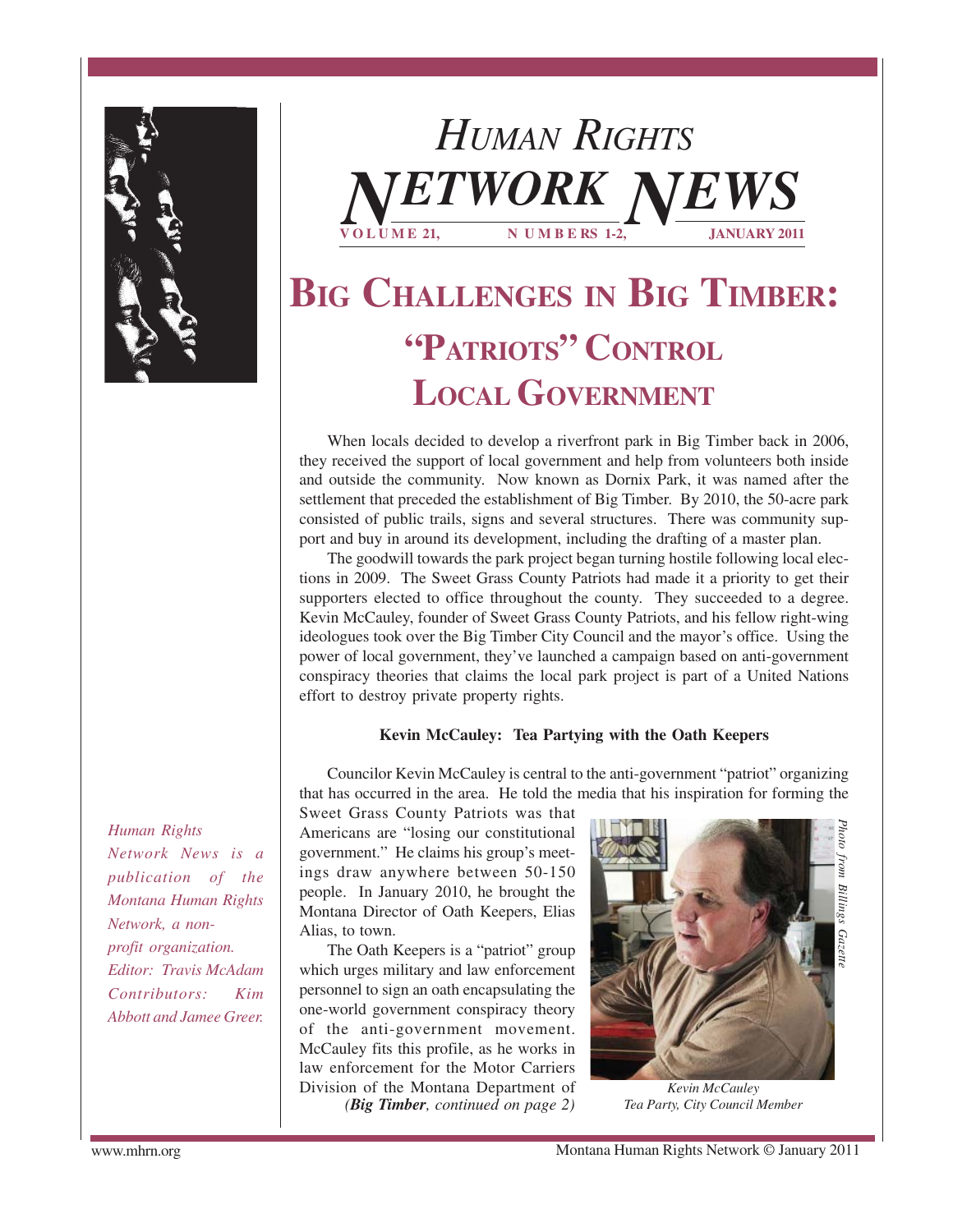*(Big Timber, from page 1)*

Transportation. For more on the Oath Keepers, see the Network's briefing paper at http://mhrn.org/ factsheetsadvisories.html.

Elias Alias, whose real name is Franklin Shook, lives in Willow Creek, MT. He serves on the Oath Keepers' national board of directors and publishes the group's newspaper. He has stated his goal is to get an Oath Keepers chapter in every Montana county. Alias has claimed America is currently ruled by an "im-

poster government" and has warned against the encroachment of the supposed "New World Order."

He has traveled around the state during the last two years administering the group's oath at right-wing gatherings, Tea Party rallies, and anywhere else he is invited.

In addition to bringing Oath Keepers to Big Timber, McCauley, or a person using his name and biographical information, has posted on the group's online Montana forum.

McCauley is also well established in Tea Party circles. His Sweet Grass County Patriots are members of the national Tea Party Patriots. According to a report by the Institute for Research and Education on Human Rights about the national Tea Party Movement, Tea Party Patriots harbors many longtime anti-immigrant and racist activists. An online listing for another Tea Party group, the Big Timber Freedom Tea Party, lists an e-mail address for a "kmccauley" as the contact point.

McCauley's presence on the city council has also allowed "patriots" from out of town to access local government. A frequent attendee and testifier at Big Timber City Council meetings is Livingston's Anthony Miley, the local leader of the Livingston Tea Party

#### **Threats Become Political Tools**

In mid-August, the Network wrote to the Big Timber City Council about some threatening remarks McCauley made on the Oath Keepers' Montana forum. In response to an Associated Press article on the Oath Keepers, in which the Network



*Kevin McCauley's local group, the Sweet Grass County Patriots, is a member of the national Tea Party Patriots.*

was critical of the anti-government group, McCauley wrote:

> "P.S.: Travis McAdams [the Network's executive director] is a P.O.S,. yes [sic] I said it and will say it to his face. He is a punk. He can't be Irish the name must be made up, He is a disgrace to good Irishmen and if I get half a chance I will kick his sorry ass personally [sic]. If you're reading this Travis, this is a challenge. Br[i]ng it on nancy boy."

In its letter, the Network said it hoped that, regardless of how the city council members felt about the Oath Keepers, everyone could agree that the public square should be a safe environment where ideas can be debated without threats of violence.

Since the comments were posted online, the Network acknowledged that McCauley may not have written them. In that case, it recommended McCauley call on the Oath Keepers to not allow any more posts using his name and to delete those that had already been made.

If McCauley did author the missive, the Network encouraged the city council to censure him. The Network stated that using threats of vio-

> lence as a political tool is unacceptable for a city council member.

> "Our society only works when everyone feels safe enough to speak their mind during the public debate," read the Network's letter. "Mr. McCauley's actions have a chilling impact on the democratic process. The

Big Timber City Council needs to make it clear that it will not allow threats of violence to become part of how it conducts business."

The Network received no response, so it followed up with a second letter at the end of September to Mayor Mark Stephens. Mayor Stephens did reply, saying the city council did "not accuse Mr. McCauley due to the absence of proof." The mayor said McCauley was told that "such abhorrent behavior cannot and will not be tolerated." He said the council asked McCauley to contact Oath Keepers and "stop all posts naming him as the author."

In local press coverage, McCauley would neither confirm nor deny that he posted the comments. He claimed it was all an attempt to "smear" and "discredit" him. *(Big Timber, continued on page 3)*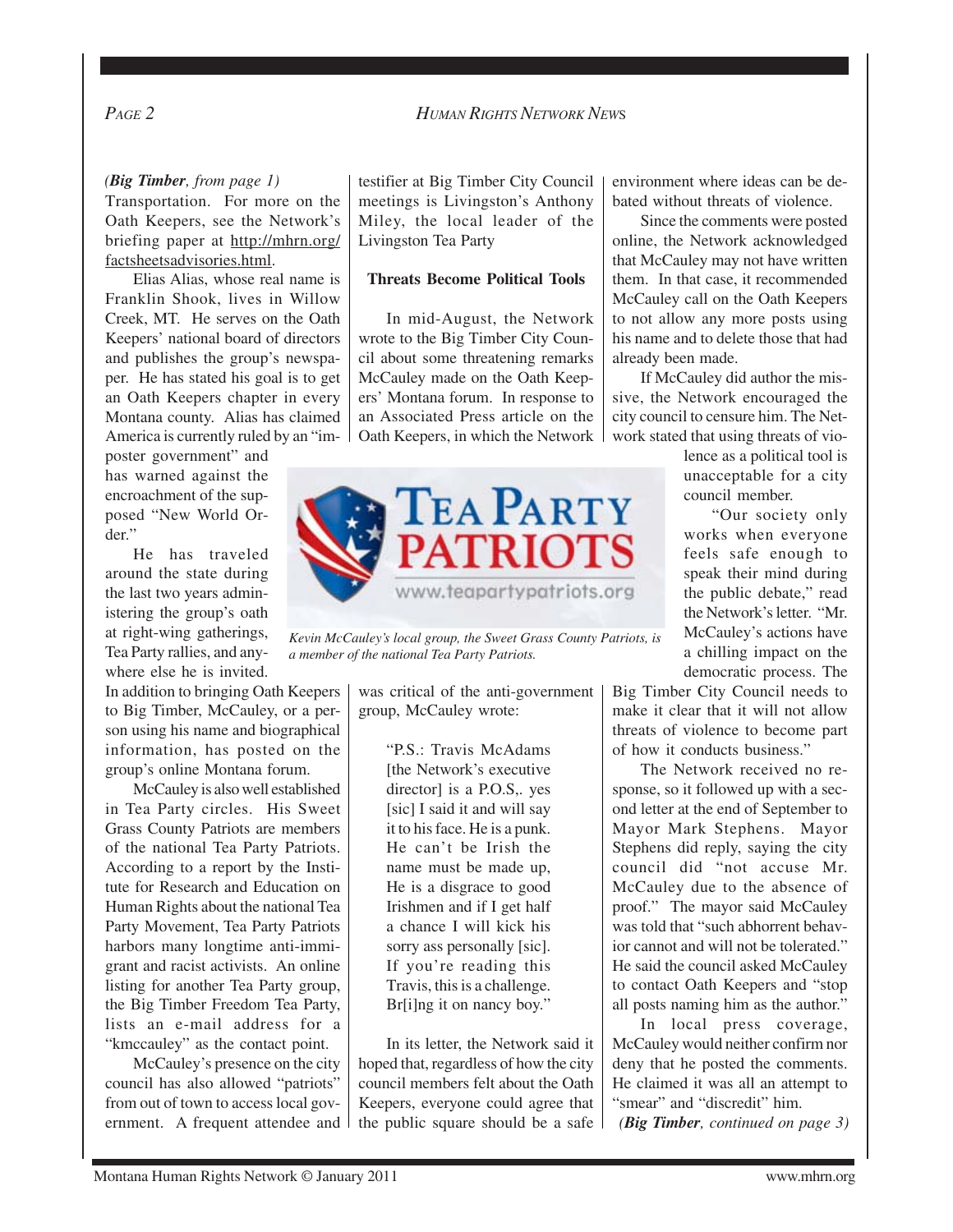*(Big Timber, from page 2)*

#### **Democratic Process Under Attack**

During the Network's interaction with the Big Timber Mayor and City Council, it discovered that the issues it was raising in its letter resonated with what was playing out at local council meetings. McCauley and his allies were disregarding the laws about public meetings and using the city council as a way to go after their perceived enemies.

During a council work session in May, McCauley claimed supporters of Dornix Park were part of a UN plot to abolish private property and national sovereignty. This came in response to park advocates asking the council for a letter of support for a grant they were seeking. The former city council had provided such support. McCauley made it clear that would no longer be the case.

He claimed the park plan was part of the UN's "Agenda 21," which he described as a cancer that needed to be stopped. Agenda 21 calls on governments to adopt national strategies for sustainable development. It emphasizes that these strategies should be developed with wide participation, including non-government organizations and the public. "Patriots" view Agenda 21 as an integral part of their one-world government conspiracy theory. The Big Timber City Council voted against signing a letter of support for park supporters.

Not content to simply withdraw support from Dornix Park, McCauley and his allies decided to try and destroy it. They didn't care if they had to stretch, or break, the rules to do it. The agenda for the council's October meeting included a section titled "discussion of Dornix Park Master Plan."

However, when it got to that part of the meeting, Councilor Justin Ferguson distributed a hand-written motion. It stated that all work at the park would be halted immediately, and all signage and buildings on the property were to be removed. It said any future developments would have to be approved by the council.

The council did not debate Ferguson's motion or take any public comment on it. Mayor Stephens said it was unnecessary, because the issue had already been discussed at prior meetings. However, no public comment had been taken at previous meetings on a proposal to dismantle the park. A vote was taken on Ferguson's motion, and it passed 3-1.

### **Trying to Stop the Madness: Lawsuit Filed**

Following the October meeting, former Sweet Grass County Attorney Tom Biglen notified the city that a request for an injunction would be filed against the passed motion. His letter also said the city council had violated public notice laws by how it advertised the meeting. Biglen mentioned that 50 people had attended the meeting to discuss the park master plan, which is how the meeting was advertised. They weren't allowed to comment on Ferguson's motion.

In late October, Biglen filed a lawsuit on behalf of 35 plaintiffs. The lawsuit states the city council violated the plaintiffs' right to public participation as guaranteed by the Montana Constitution. The plaintiffs also stated they believed prior to the meeting that Mayor Stephens, McCauley, Ferguson and Councilor Randy Rembold had discussed the motion with Sweet Grass County Patriots and the Sweet Grass Council for Community Integrity, a group that formed in opposition to the park. The suit stated that such interaction violated the state's "Sunshine law."

In late October, a district court judge issued a temporary restraining order against the Big Timber Mayor and the three city council members. They are not allowed to remove or tamper with any structures at the park until the lawsuit is settled.

#### **"Patriots" Interested in Dismantling, Not Governing**

Councilor Justin Ferguson was not elected to the Big Timber City Council. Instead, he was appointed to fill a vacancy. He told the press that all the "patriot" activity in the area was proof that conservatives were not going to sit back and allow liberals "to push their left-wing agenda upon the citizens." It's debatable if there was such a faction in Big Timber. What is clear, however, is that Ferguson, McCauley and their allies are using local government to implement their anti-government ideology.

Over the years, the Network has witnessed what happens when "patriots" get elected to office. "They have no interest in governing, transparency or being accountable to the people," says the Network's Travis McAdam. "They have only one interest—dismantling and destroying institutions they perceive as the enemy and they will manipulate and abuse the process to do it. *(Big Timber, continued on page 8)*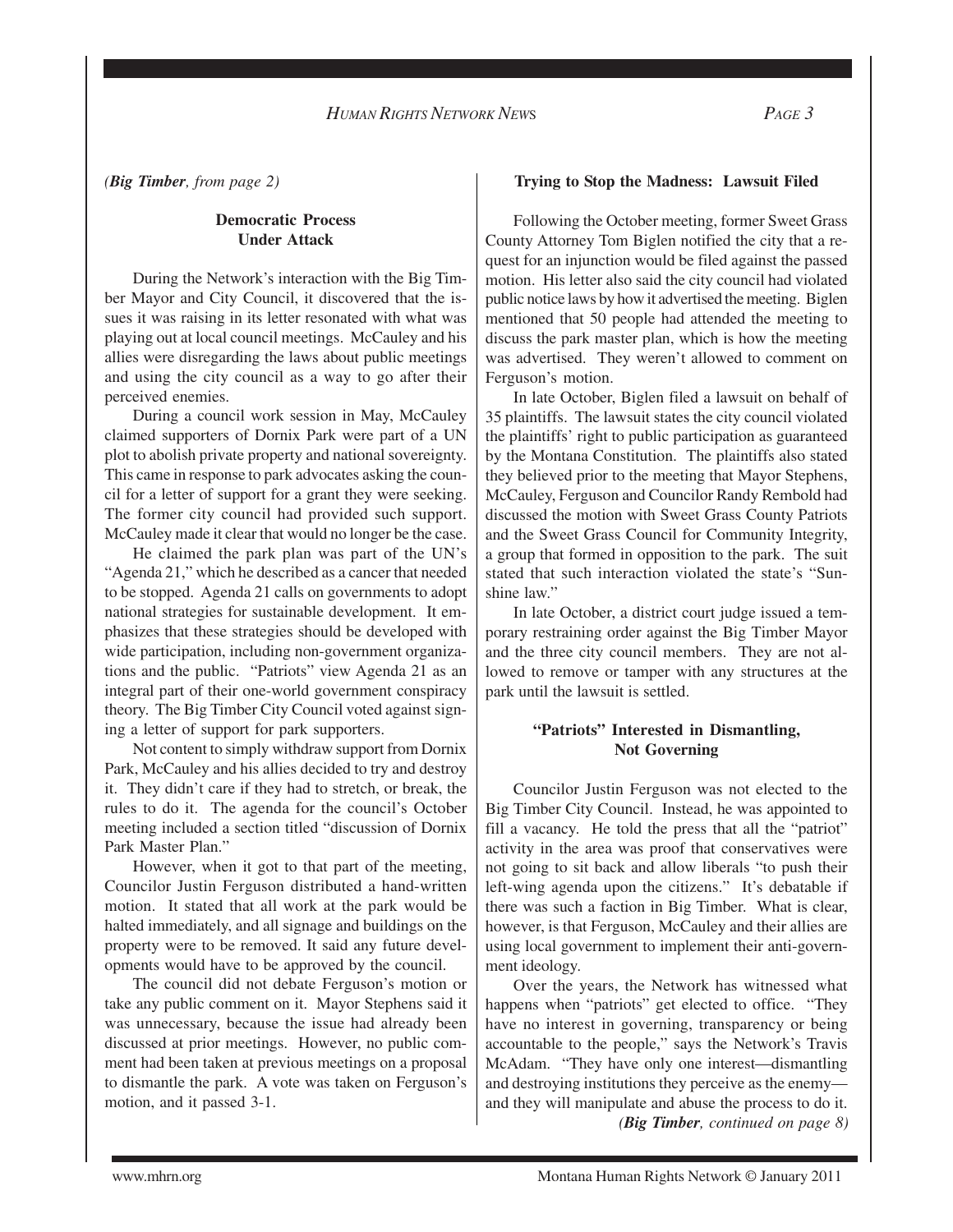# **MONTANA WHITE SUPREMACISTS TANGLE WITH THE LAW**

### **Allen Goff and the Billings Creativity Movement**

Allen Goff is back in trouble with the law. He was charged in November with felony assault with a weapon and a misdemeanor count of obstruction.

Goff, an activist and leader in the white supremacist Creativity Movement, has been in and out of trouble since his early teens. Most

recently, Goff was acquitted in May 2010 of a felony assault charge for shooting a former Latino friend in the knee during a confrontation outside a late-night house party.

The prosecution had asked that evidence of Goff's white supremacist activity be available to the jury, but the trial judge denied that request. The same shooting incident did result in Goff pleading guilty to a misdemeanor charge of

carrying a concealed weapon, and he was placed on probation. He violated that probation when he stole from a store at the Rimrock Mall in August 2010.

Goff is now accused of threatening an American Indian teenager in the parking lot outside West Park Plaza on November 2. Goff drove up to the victim's car, pulled out a handgun, and threatened to kill him without provocation. Two other unidentified men got out of the car armed with baseball bats.

The victim escaped and called police from a nearby store, while Goff and the two men fled the scene. Goff was found hiding in the attic of a home at 1731 Avenue C, which is owned by Brian and Rodney Samel.

Judge Russell Fagg set the bond for Goff at \$100,000 at the request of the prosecutor, who called the allegations disturbing and extremely volatile. Goff is currently represented by a public defender. The two other men have yet to be apprehended.

Following Goff's arrest, his online profile on a Creativity Move-



*Allen Goff's booking photo*

ment forum went inactive. The national group's leader, James A. Logsdon Jr., notified the online community that all requests for books should no longer be directed to the Montana Chapter, but rather to him.

While there continues to be concern about other white supremacist activists in the state, this notice by Logsdon indicated further that the breadth of the Montana Creativity Movement is relatively small and principally functions because of Goff. For more background on Goff, see the November 2009 and August 2010 editions of *Network News*.

#### **Flathead White Supremacists Battle Each Other, Target the Community**

Montana "Creators," follower of The Creativity Movement, have been active beyond the Billings area for the last few years. A recent addition to Kalispell has boosted the activity level in the Flathead area and brought about internal strife within the area's broader white supremacist move-

ment.

Craig Cobb moved to Kalispell late this summer after getting into trouble in Canada for his white supremacist activism. He is best known for posting the address of and a map to the home of a federal judge, whose mother and husband were subsequently murdered.

Cobb is known for his white supremacist and anti-Semitic activism both in the United States and around the

world. He has been active with various white supremacist groups including: The Creativity Movement, National Alliance, and White Revolution.

Cobb's biggest contribution to the white supremacist movement was launching "Podblanc," a video sharing service for white supremacists. Podblanc's content included combat handgun training, homemade explosives how-to guides, and a complete audio recording of the infamous race-war fantasy novel, *The Turner Diaries*. Other videos on the site showed white supremacists beheading and shooting Asiatic immigrants; punching, kicking and *(Cobb, continued on page 5)*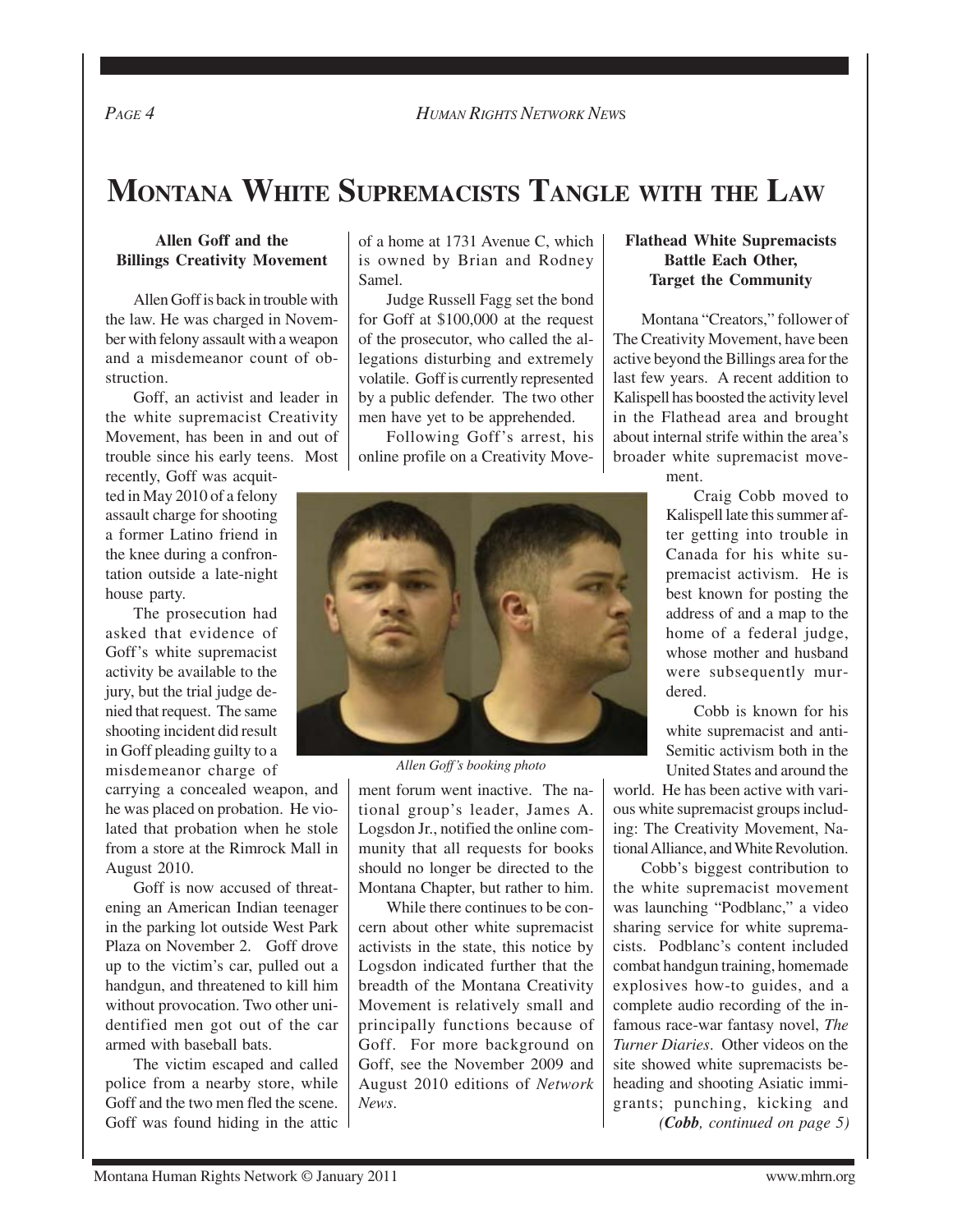stomping orthodox Jews and people of color; and killing an African immigrant.

When Matt Hale, the leader of The Creativity Movement at the time, was arrested and charged in 2003 with trying to have a federal judge killed, Cobb posted the address of and map to the judge's home. In 2005, a man broke into the home and murdered the judge's husband and mother. Asked about the murders, Cobb replied, "I was just fine with it."

In 2005, Cobb moved to Estonia to establish an "International Office of White Diaspora." In 2009, he was incarcerated for endangering state security, public order, public safety, and other public interests and was banned from the country for 10 years. Before arriving in Montana, Cobb was living in Canada. Law enforcement in British Columbia launched an investigation into his online activity, which is ongoing.

Upon his arrival in Montana, Cobb reached out to other white supremacists in Montana, specifically those in the Kalispell area. Beginning in September, Cobb engaged in the public events and film showings that white supremacists in the Flathead had been organizing. In September 2010, he showed a Holocaust denial film with fellow Creator Zac Harp.

Cobb initially stayed at a local shelter, but then he connected with fellow white supremacist Karl Gharst. Both live at the Rosebrier Inn. As reported in the *Flathead Beacon* and on Cobb's blog, a schism formed between Cobb and Gharst, which resulted in Cobb fil-

*(Cobb, from page 4)* ing for a restraining order against Gharst in early October.

> The white supremacist ideology of the two is very different. Gharst has a long history with Aryan Nations, a Christian Identity group that believes people of color are subhuman "mud people." Cobb primarily follows The Creativity Movement, which is hostile towards any type of



*Craig Cobb*

Christianity and believes their race is their religion.

In October, Cobb showed another Holocaust denial film at the Kalispell Public Library that was attended by just four people. Karl Gharst and Zac Harp did not attend the screening, but both hung around outside the library.

Cobb's online activity this fall included personal attacks on Montana Human Rights Network board members and local Kalispell service providers.

He has also filed a complaint with the Montana Human Rights Bureau regarding perceived discrimination based on his religion, Creativity. There's plenty of question whether Creativity qualifies as a religion.

In 2009, a California District Court ruled that The Creativity Movement was not a religion for the purposes of the First Amendment and prisoner worship rights. The court found that Creativity does not deal with ultimate questions like a religion, but rather promotes the dominance of certain members of society over others and fits within a secular belief system.

Noticeably absent from the last few white supremacist events in the Flathead were April Gaede and her husband Mark Harrington. In May, Gaede and Harrington were arrested and charged with assault and criminal mischief for physically knocking a camera out of the hand of a woman.

Gaede and Harrington had been scheduled to go to trial in Kalispell Municipal Court this fall, but a continuance has been granted in both cases at their request. The cases are now scheduled for trial in January and March respectively. Gaede had a modest internet presence over the summer, but this fall returned to frequent posting on the white supremacist site "Stormfront."

She recently called for recruiting amongst white "patriot" groups and praised Cobb's activism in the area. Another local white supremacist, Brian Gray, followed suit. He promoted an upcoming meeting by the Flathead Liberty Bell in January 2011, which will feature 2008 Constitution Party presidential candidate Chuck Baldwin (see related article on page  $16$ .

www.mhrn.org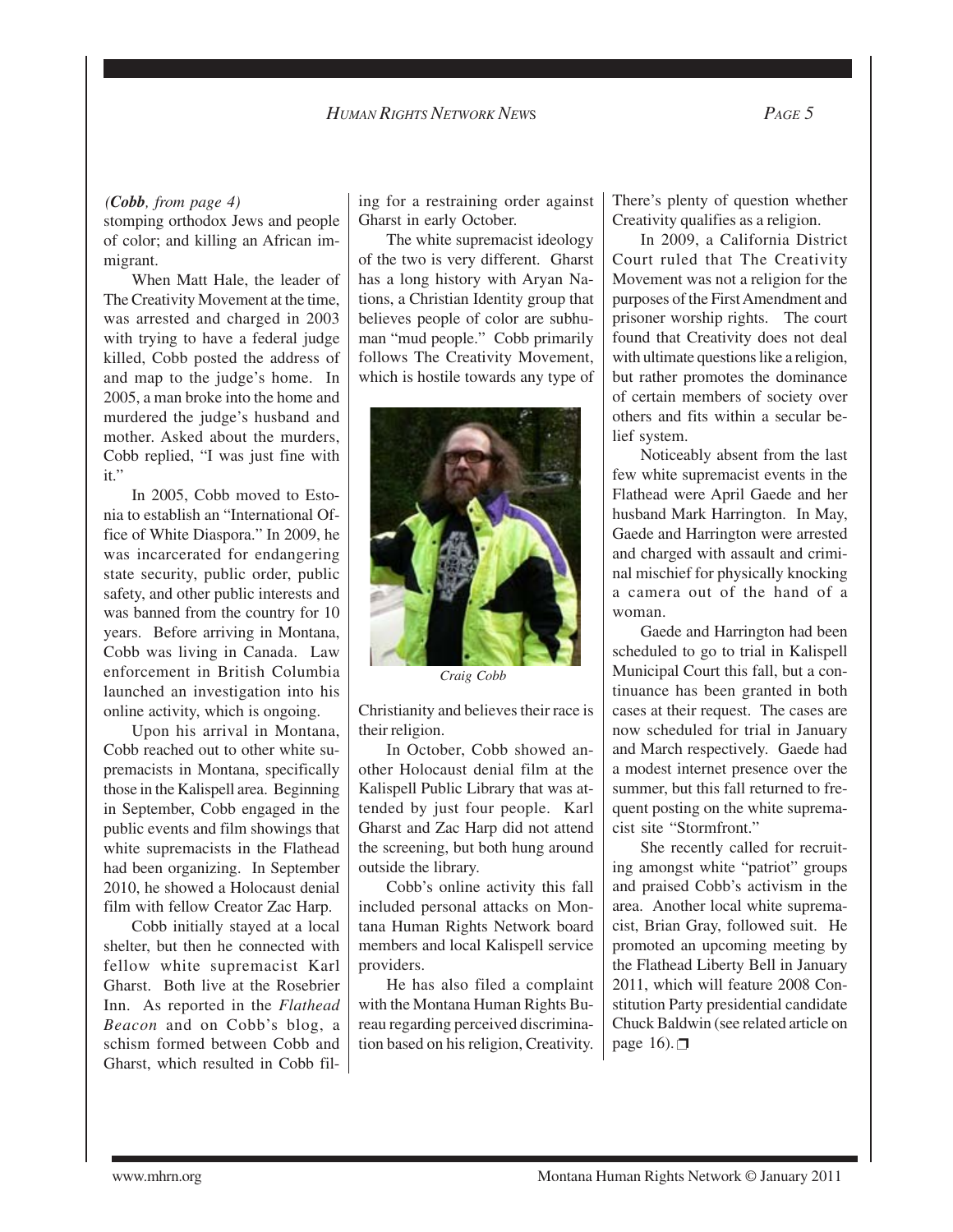If you live in Helena, you might remember this past summer and fall as a four-month long fight about sex

# **"INTERSECTIONAL" CAMPAIGN LEADS TO CURRICULUM WIN**

## **ANALYZING A WIN FOR COMPREHENSIVE SEX EDUCATION**

On July 13, the Helena Board of Trustees (which is the school board for the Helena School District) held its regular board meeting at the Front

Street Learning Center in Helena. The meeting was scheduled to begin at 6:00 p.m. At 3:30 p.m., a line of roughly 40 people had formed outside the front doors.

Fifty yards from the door, people stood behind a table handing out water bottles and 8.5 by 11 inch foam board signs that read "Vote No" in bright red. The line grew by the minute. A Fox News truck (the Rupert Murdoch variety) pulled up, satellite attached, with an eager camera man inside.

The doors opened at 5:00 p.m. and then shut 15 minutes later – the building was at capacity. A couple hundred people would end up standing outside listening to the meeting as it was

broadcast through giant loudspeakers. Volunteers, staff, and members of the Network, NARAL Pro-Choice Montana, ACLU of Montana, and Planned Parenthood stood outside wondering how they had come to attend a public meeting, and ended up at a Tea Party rally where even the topic of nutrition was greeted with fervent boos.

education. No matter where you live

in the state—or the country—you may have heard about the public debate over the Health Enhancement Curriculum in Helena. Countless news stories (local and national), a lawsuit, several public meetings, and the resurfacing of some old rightwing activists made for an eventful summer and fall.

Over two years ago, the Helena

*Kristi Allen-Gailushas, one of the leading opponents to the Health Curriculum, was also an officer for the Big Sky Tea Party Association.*

School District recognized gaps in its curriculum under the general topic of health. The district established a curriculum committee made up of community members with specialized expertise in public health, nutrition, mental health, physical fitness, and a variety of other topics.

This committee was charged with developing a "Health Enhancement Curriculum" for grades K-12. The Health Enhancement Curriculum was to cover four main areas: nutrition, mental health, physical fitness, and sex education. In June 2010, after two years of work, the committee presented their work to the Helena Board of Trustees.

The process for approving the curriculum was set to take place in July and August with two Board of Trustees meetings, one for public comment and one for discussion and a vote. Boards of Trustees meet-

> ings are usually fairly tame, and the curriculum development and review process had gone smoothly for the last several years.

> When the curriculum was released to the public, the Network and several allies, including NARAL Pro-Choice Montana, the ACLU, Planned Parenthood, and the Montana Coalition Against Domestic and Sexual Violence, were excited about the committee's work. The curriculum was broad and inclusive.

> It was a solid document that was evidence-based, medically accurate, and age appropriate. It covered important information that would allow young people to protect them-

selves, make good decisions, and stay safe and healthy. Finally, it addressed real problems in our community—from addressing issues of mental illness to rising rates of STIs and teen pregnancies. It recognized that LGBT people exist in our communities and can have lives and families that are just as healthy and happy as any other member of the community. It expressly prohibited teasing, taunting, and bullying of students and specifically gave examples of *(Curriculum, continued on page 7)*

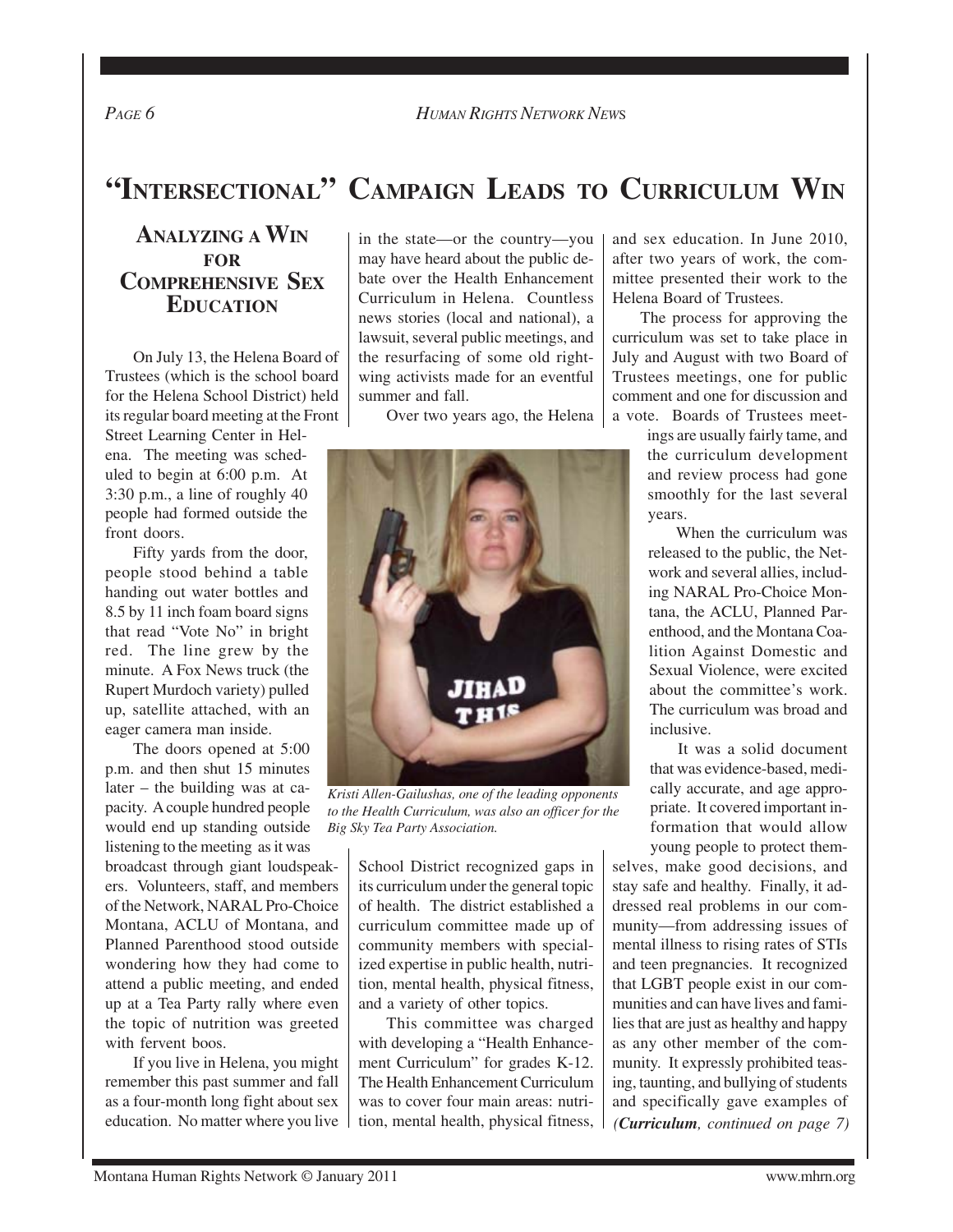### *(Curriculum, from page 6)*

anti-gay bullying that would not be tolerated.

The Network believed that this was a good curriculum that would go a long way toward addressing problems and challenges that exist in the Helena community. We knew there would be opposition, but the curriculum fell easily within national standards that have proven to be effective. Thousands of localities across the country had already implemented similar curriculum and documented positive results.

It was clear in June, when the curriculum was made public, that there was a motivation gap between supporters and opponents. Supporters thought the proposal was a good idea, while opponents thought it would de-

stroy the country and corrupt generations of children.

The first public meeting in July bore out that gap. Supporters showed up, but they didn't show up in the same numbers as opponents did. The Network had organized with allies to turn out between 75 and 100 people. We accomplished that, but most of our supporters didn't make it through the doors

as they were coming directly from work.

Opponents, which included leaders of several fundamentalist churches, Mikal Wilkerson (the wife of school trustee Trevor Wilkerson), Kristi Allen-Gailushas (the secretary of the Big Sky Tea Party Association), and Jeff Laszloffy (leader of the Montana Family Foundation) had taken their grievances to Fox News and found a giant megaphone which they employed to agitate and mobilize people in and around Helena.

Fox News ran its first national news story on the Health Enhancement Curriculum on Friday, July 9. Over the weekend, Fox and Friends, Sean Hannity, Bill O'Reilly, and other commentators weighed in on the outrage and social engineering that (in their view) was the proposed curriculum in Helena.

When supporters showed up for the Board of Trustees meeting on Tuesday, July 13, they found themselves in a parking lot full of passionate Fox News viewers, most of whom had clearly never attended a school board meeting or read the proposed curriculum. As the topics

of nutrition, contraception, and LGBT people received escalating boos in the parking lot, the Network and our allies knew that we would have to regroup. And we did.

#### **Organizing at the Intersections**

After that first meeting, we stepped back and thought about how we could engage a larger part of the community in the debate over the curriculum. We thought about how we could close the motivation gap and draw out our supporters. We knew we had support. We just had to figure out a way to activate people and motivate them to take part. The Network utilizes a movement building

*Jeff Laszloffy of the Montana Family Foundation (left) teamed up with Fox News and other Fox programs to generate opposition to the curriculum.*

approach that recognizes the intersections of various communities and constituencies. It highlights the necessity of working together, and it was a perfect strategy for mobilizing people around the curriculum.

Because the Health Enhancement Curriculum covered such a broad range of health issues, and because opponents were attempting to use the sex education portion as a wedge (dividing commu-

nities that would benefit from the curriculum by mobilizing around the inclusion of LGBT people or the mention of contraception), it was critical to draw out the way that each portion of the comprehensive curriculum depended on, and simultaneous complimented, the other portions.

Our coalition knew that, if we could communicate to our members and the community at large about what was at stake for youth in Helena using a values-based intersectional approach, we could get our people out to the next meeting to tell their stories. We knew we would need hundreds of people to come out and testify in support of the curriculum. The Board of Trustees expanded the timeline for amending and approving the curriculum, and the Network and our coalition partners set about designing a longer term campaign to engage the community and support the curriculum.

For three months, we reached out to Helenans about how and why youth that are given information about *(Curriculum, continued on page 8)*

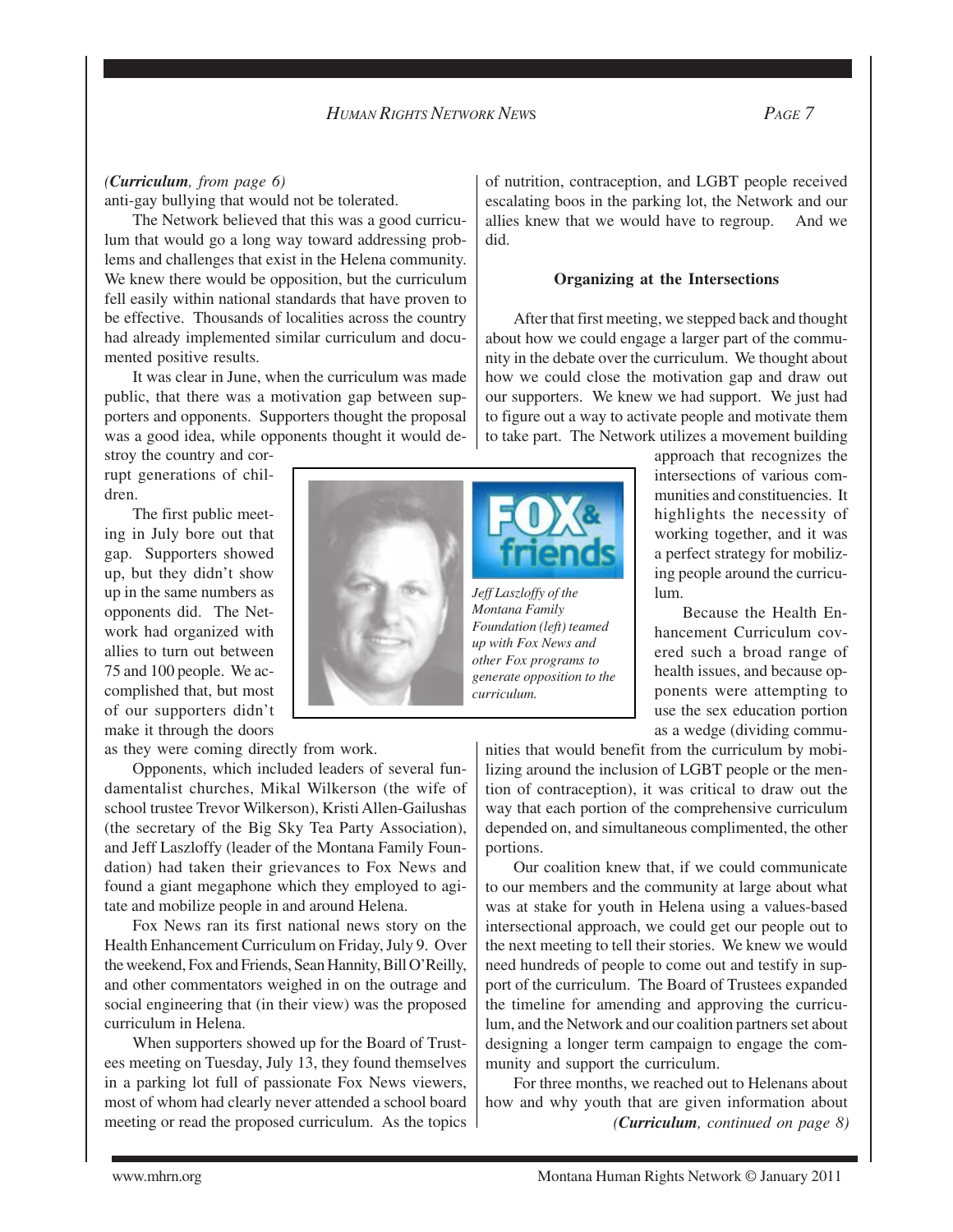*PAGE 8HUMAN RIGHTS NETWORK NEW*<sup>S</sup>

## That is clearly what is happening in Big Timber."

Although "patriots" talk a good game about returning to constitutional forms of government, when elected, McAdam says, their political tools are intimidation and harassment. "All of the sudden, it's the people with the loudest voices and the biggest stockpile of weapons who start dictating public discourse," he says, "and anyone who doesn't agree is scared out of the democratic process."

#### **Big Timber Used to Recruit in Harlowton**

The attempted scuttling of Dornix Park was a major talking point when Elias Alias brought his Oath Keepers show to Harlowton in mid-October. Harlowton resident Tim Montgomery welcomed approximately 13 people to his meeting in hopes of starting a local chapter.

Alias told the Harlowton group

*(Big Timber, from page 3)* that "Our country is in trouble with what we have in Washington D.C." On his blog, Alias elaborates on oneworld government conspiracy theory by describing how he believes "international forces" are plotting to conquer humanity. He uses the backdrop of small towns such as Harlowton and Big Timber as the stage set for fighting such evil.

> State Rep. Joel Boniek (R-Livingston) also addressed the Harlowton group and stated that the Second Amendment isn't about bird hunting. He said there are four boxes which protect our freedom, including the soap box, the ballot box, the jury box and the bullet box.

> Alias has also detailed that the formation of an Oath Keepers chapter in Harlowton has been in conjunction with the emergence of the local Tea Party. A recent *Billings Gazette* article featured Harlowton's Tea Party group which sprung up following 2010's primary election.

While the *Gazette* article drew a picture of Harlowton as a bastion for



*Elias Alias Montana Oath Keepers*

Tea Party activism, locals (like they have in Big Timber) have pushed back and declared that these rightwing groups don't represent the larger community. In Harlowton's local paper, *The Times Clarion*, many residents have expressed their dislike for what appears to be disruptive and divisive behavior which the Tea Party and Oath Keepers have brought to Harlowton. $\Box$ 

#### *(Curriculum, from page 7)*

their own bodies, sexuality, and health become responsible adults and make our communities stronger. We made a decision to highlight the ways that information is a bridge to understanding our own values in the context of a diverse and vibrant community.

For example, instead of focusing exclusively on why it was important that the curriculum was inclusive of LGBT individuals and families, we broadened our focus and talked about why it was important to include a variety of family structures that exist in our community. It wasn't about stepping away from talking about LGBT families.

Instead, it was about recognizing and broadening the way our community talks about what family means and how supporting strong families creates a stronger community. We talked about how centering the values of dignity, safety, and respect allow youth to understand differences between individuals and families and foster a healthier community.

Meanwhile the opposition was using a broad framework as well. Kristi Allen-Gailushas was one of the most visible opponents. She filed a lawsuit against the school district (which the Helena *Independent Record* stated had "no merit constitutionally"), and she penned a scathing Op-Ed in the *Queen City News* in which she took aim at not only the sex education portion of the curriculum, but also the nutrition portion, stating: "I am tired of health and nutrition being forced down our throats day in and day out. If I want to take myself and my family to eat pizza four times a week and have McDonald's the other three days of the week, that is no one's business but my own."

In the same piece, she suggested that anyone who thought that children aged 5 to 9 should be included in the comprehensive sex education curriculum "have something mentally wrong" with them.

*(Curriculum, continued on page 9)*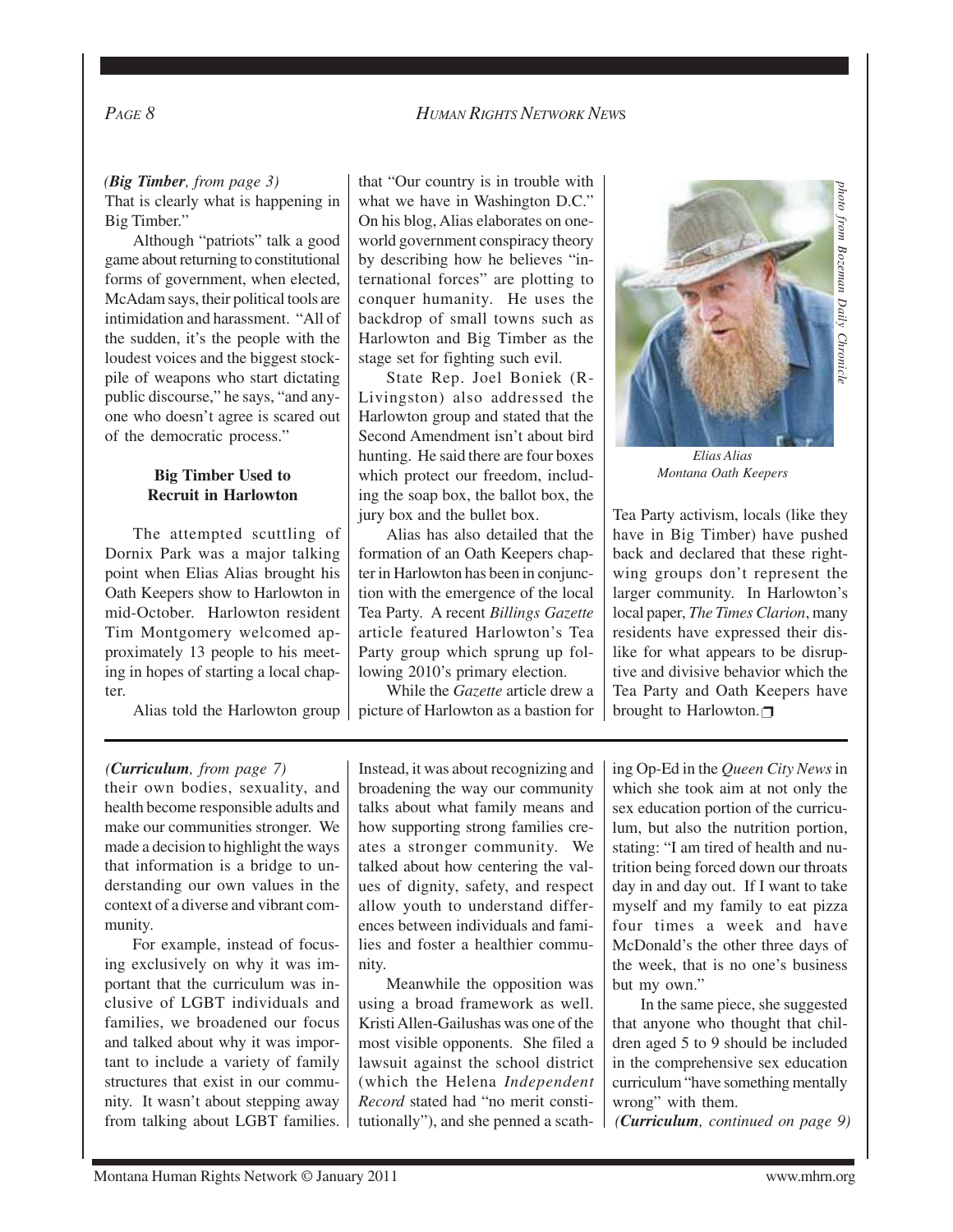#### *(Curriculum, from page 8)*

Using a broader and intersectional framework to communicate about and support the curriculum, the Network and our allies executed a campaign that included thousands of mail pieces that were sent to households around Helena. Phone banks were organized and dozens of volunteers made calls to members and supporters to talk about the curriculum and ask them to come out to a public meeting and tell their stories.

On September 28, the Board of Trustees took another round of public comment and this time the scene was quite different. Opponents were still out in force, but hundreds of supporters signed up and stood in line to talk about how the Health Enhancement Curriculum would improve the community and give youth the tools they need to live healthy lives.

The testimony lasted six hours and included an array of anti-gay rhetoric, UN conspiracy theories, and sentiment that suggested that all public schools should be Christian. Multiple opponents claimed that "homosexuality kills people," and that it is an unhealthy lifestyle choice, just like abusing drugs and alcohol. Finally, other opponents claimed that homosexuality is a sin and schools should not be teaching sin. There was also a strong theme running through the opponents that the curriculum was nothing but pornography.

The proponent side told a variety of stories about growing up and struggling to find information about bodies and sexuality. Youth from Helena attended the meeting and spoke about how the current curriculum did them a disservice and the new curriculum would empower them to make smart choices and stand up to peer pressure with factual information. Many youth talked about how important it was to include everyone in the curriculum. The testimony was heartfelt and compelling.

In October, the Helena Board of Trustees voted to adopt the curriculum with a 6 to 3 vote. It was a real win for the Helena community. □

## **OPPONENTS PUSH RELIGIOUS SCHOOLS AT SYMPOSIUM**

Following the Helena School District's passage of the health enhancement curriculum, the Montana Family Foundation and Helena Youth Advocates held an "Education Options Symposium" on October 19-20. The Montana Family Foundation sent postcards across Helena to advertise the event. While organizers claimed 400 people attended over the two-day symposium, the numbers on Friday alone suggested far fewer. The event consisted of two rooms, one with 37 separate information booths and another for scheduled speakers. Most booths had at least two people working them, while others had three or four. On Friday night, the number of people perusing the tables for information was closer to fifty.

The booths provided information on private Christian schools, curriculum choices, extra-curricular activities for home schooled kids, and home schooling choices. A few booths featured participating organizations, such as Helena Youth Advocates, the Montana Family Foundation, the Home School Legal Defense Association, and the Montana Coalition of Home Educators.

Jeff Laszloffy, president of the Montana Family Foundation and the first speaker in the lineup, started his speech exasperated that there weren't more people in the room. Most of his talk revolved around a study conducted by the Freedom Foundation and the Montana Family Foundation. The study claimed that, if given a choice, only 10% of people would choose public schools. On the other hand, 38% would choose private schools and 28% would choose charter schools.

Other featured speakers included a panel of parents who home school their children: Pat Haggarty, who serves as the superintendant of Montana's 22 Catholic schools; Mikal Wilkerson, who started Helena Youth advocates; and Steve White, who serves as a Gallatin County Commissioner and represented the Montana Coalition of Home Educators.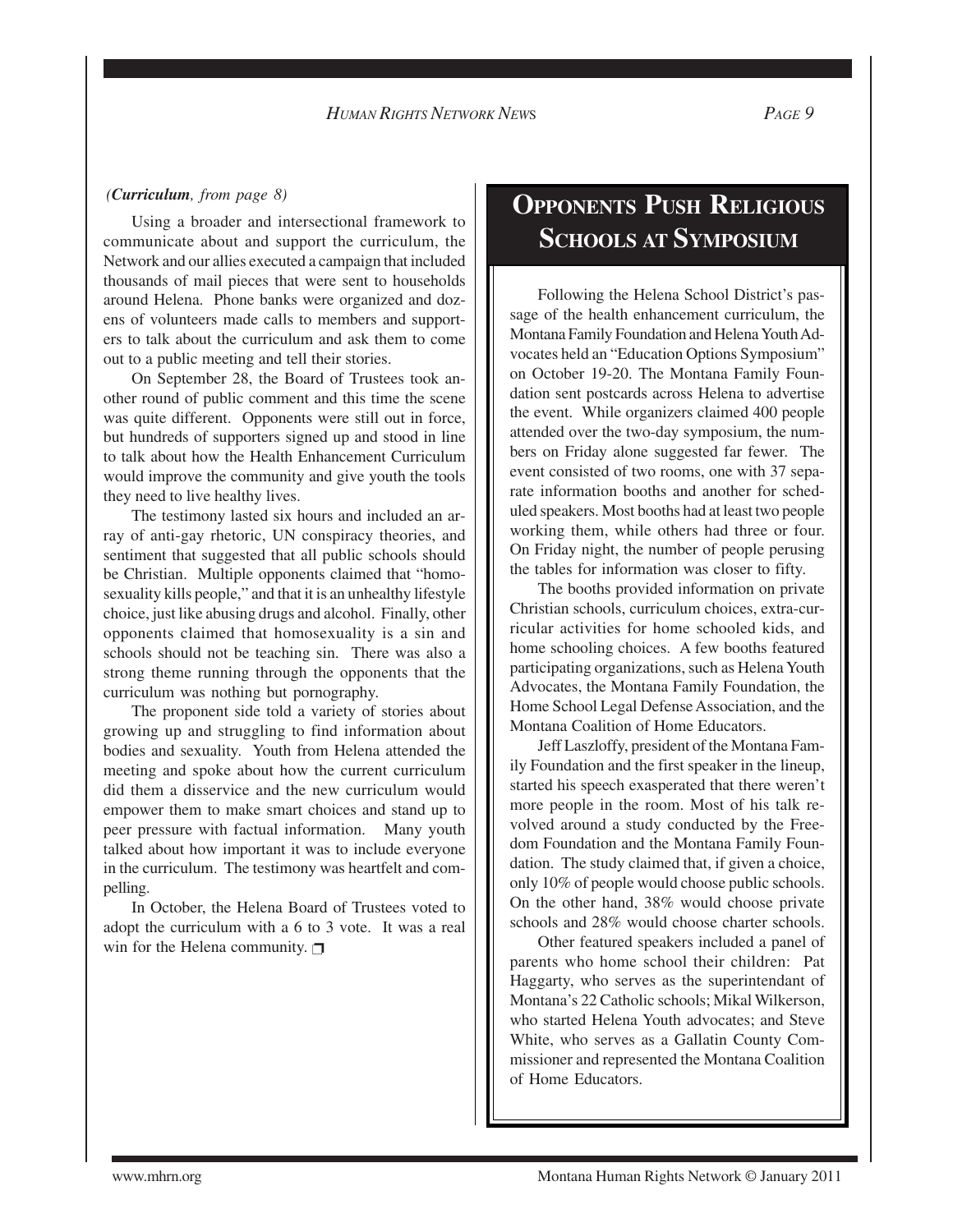# **ACLU FILES LANDMARK RELATIONSHIP RECOGNITION CASE**

On July 22, seven same-sex couples filed a historic lawsuit against the State of Montana. It takes the state to task for failing to provide legal protections to same-sex couples and their families in violation of the Montana Constitution's rights of privacy, human dignity and the pursuit of life's basic necessities. The suit also says the state is violating the constitutional guarantees of equal protection and due process. It is based on the real harm that samesex couples in Montana face because the state will not recognize their relationships.

Known as *Donaldson and Guggenheim v. State of Montana,* the suit has been brought forward with the help of the ACLU of Montana. It aims to establish legal protections for same-sex couples that are currently offered through marriage for opposite-sex couples. Because of a constitutional amendment passed in 2004 barring marriage for same-sex couples in Montana, the lawsuit is not seeking marriage.

 "Mary Anne and I are part of a family unit, bonded by love and mutual respect and a desire to share in a close relationship that benefits not only us, as partners, but our wider family and the entire community," said Jan Donaldson, a Helena nurse, of her 27-year relationship with her partner, pediatric neurologist Mary Anne Guggenheim.

"We depend on one another, in all aspects of our life together. We want to be able to do that with grace and dignity and to feel secure that our relationship will be respected. We want our relationship to be recognized for what it clearly is – a loving commitment of responsibility worthy of security and protection by the state."

In September, the Bozeman City Commission unanimously passed a resolution in support of the seven couples, including Bozeman residents Stacey Haugland and Mary Leslie, and Mike Long and Rich Parker. The other four couples are Mary Anne Guggenheim and Jan Donaldson of Helena; MJ Williams and Nancy Owens of Basin; Rick Wagner and Gary Stallings of Butte; Denise Boettcher and Kellie Gibson of Laurel; and Casey Charles and David Wilson of Missoula.

Attorneys for the State of Montana, through the office of Attorney General Steve Bullock, filed a motion to dismiss the lawsuit in November. The Attorney General's Office defends the state against lawsuits, and its motion to dismiss was expected. The ACLU will file its response in December.

An attempt to create a domestic partnership registry through the Department of Public Health and Human Services, which would have been available to both same-sex and opposite-sex couples, failed to make it out of the House State Administration Committee on a party-line vote during the 2009 legislative session. A blast motion on the House floor failed 46-54, with one Republican voting in support and five Democrats voting against.

The bill outlined the rights that would be granted to domestic partners by the State of Montana, including health insurance benefits, decisions regarding medical care and treatment, and others. Similar attempts at establishing same-sex partnerships in Montana have failed to pass both chambers since 2003.

The Network believes that the ACLU's case has merit by clearly showing that the plaintiffs have suffered real injury, and we are hopeful that the ACLU will be successful in its effort to gain basic and fair protections for same-sex couples and their families as this moves through the courts

#### **Update on Missoula Ordinance: Opponents Fail Again**

In October, Missoula County District Court Judge Douglas Harkin threw out a second attempt to halt the Missoula Anti-Discrimination Ordinance by a group of anti-LGBT activists known as NotMyBathroom.

The opposition group, which formed during the campaign to pass the historic local ordinance barring discrimination on the basis of sexual orientation and gender identity or expression, sought to repeal the ordinance by ballot referendum. Their first petition, which failed to gain approval by the city attorney, was filed on April 15,  $2010 -$  just days after the Missoula City Council voted 10-2 in support of the ordinance.

The group filed a 109-page petition in response to Judge Harkin's ruling at the end of August. Full of what Judge Harkin called "meandering arguments" and "hostile allegations," the response called for an extension of the 60 days allowed to gather petitions for placing the option of repealing the local ordinance on the next city elections ballot. NotMyBathroom's request to have its legal fees be paid was also denied.**□**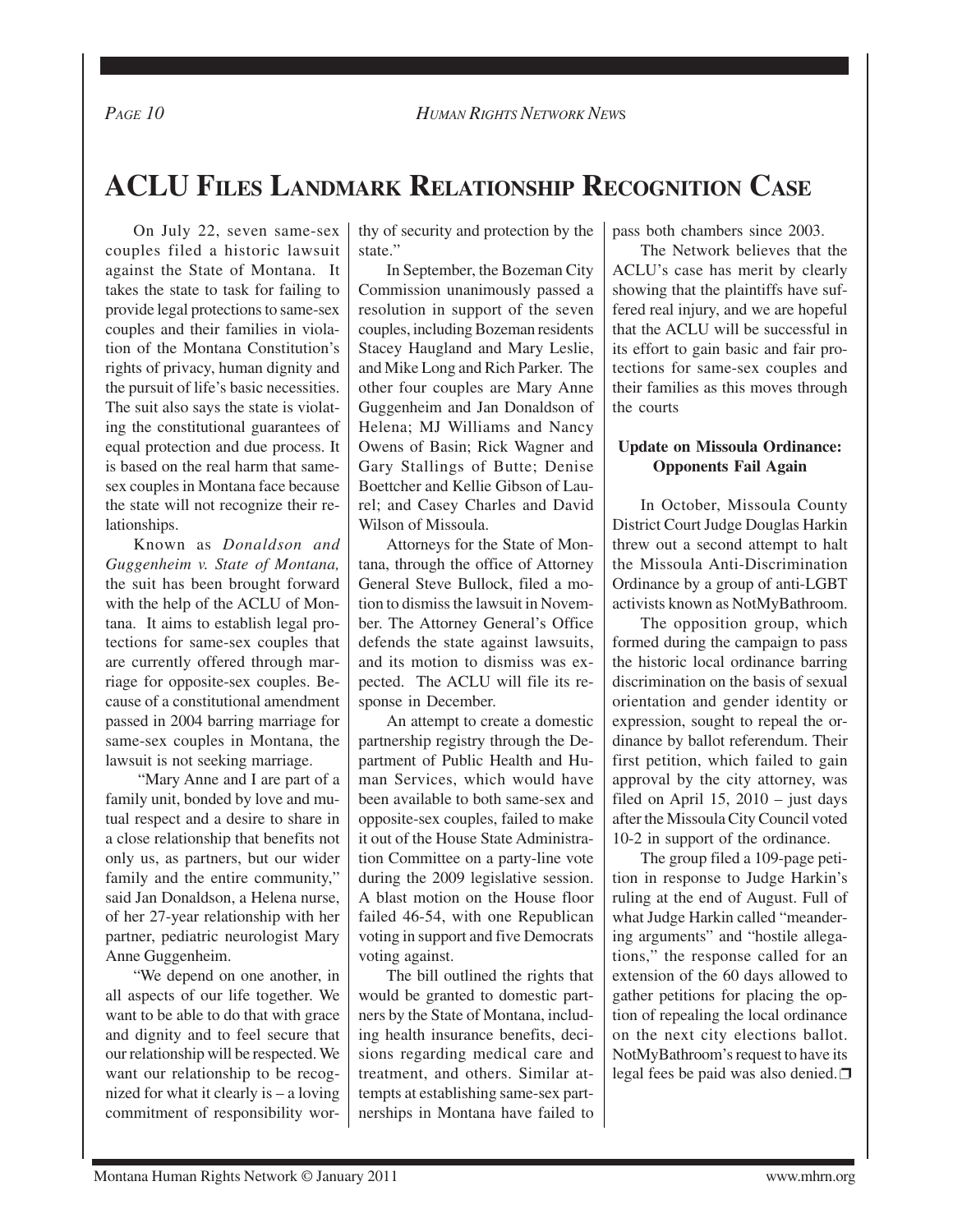# **AN ELECTORAL BRIGHT SPOT: INTEREST CAP IMPOSED ON PAYDAY, TITLE LENDERS**

This fall, Montana saw a rough election cycle for progressives who care about and work for social justice. On January 3, 2011, Republicans will hold a 68-32 majority in the Montana House and a 28-22 majority in the Senate. They will also have a 3-2 advantage on the Public Service Commission. These results are something that social justice activists in Montana will have to deal with over the next two years as we work to push progressive social policy, protect public structures, and defend democratic values and institutions.

However, the Network was involved in a major victory for progressives in Montana that happened on General Election day, and it occurred through a ballot initiative. Montanans overwhelmingly voted for Initiative 164, to cap annual interest rates on predatory payday and title loans at 36%. It passed in every county across the state from Petroleum to Cascade to Sanders. This policy (and electoral) win was a long-

time coming for lower-income Montanans who get trapped in a cycle of debt after taking out one of these short-term, high-interest loans.

The Network engaged in the I-164 campaign from the start. We trained volunteers, gathered signatures, educated members and supporters on the issue, and then finally executed a get-out-the-vote effort in the days before the November 3 election. The Network communicated with thousands of Montanans across the state through social media, direct mail, public meetings, and phone calls. It's an effort of which we are proud.

On election night, almost 72% of Montana voters took a stand for economic human rights. This is an example of how, with good education, values-based messages, and mobilization, progressive policy measures can win on the ballot. The Network will continue to build on this victory and develop strategies for building

momentum as we face a difficult legislative landscape.

#### **Watch for New "Margins" Report**

It would be bad enough if radical-right activists only impacted the communities in which they live. However, over the last two decades, the Network has documented how extreme right-wing ideas increasingly find their way into the political mainstream. During the early 1990s, groups like the Militia of Montana and Montana Free-

men used gun rights and antitax diatribes to not only recruit from the mainstream, but also influence the terms of the public debate.

By the end of the decade, Congressmen had brought the militia's "New World Order" conspiracies to the floor of the US House, and conservatives sounded alarmingly like Freemen in speeches advocating cuts in income taxes and abolishment of the IRS. This dynamic, which we call "Margins to the Mainstream," con-

00% IS TOO HIGH

*The Network was one of many organizations that worked to qualify I-164 for the ballot and advocate for its passage in November. The measure passed with over 70% of the vote.*

tinues to this day.

November's General Election found many new radical right-wing activists elected to the Montana Legislature. Many come directly from the Tea Party Movement and are ready to take their best shot at implementing a full slate of far-right ideology. These freshmen legislators also will find help from some incumbents from the 2009 Montana Legislature, where more anti-government "patriot" bills were introduced than in any session since 1995. The Network will be there shining the light of public scrutiny on their agenda and working to hold them accountable.

As this newsletter goes to press, the Network is working on the latest installment of its "Margins to the Mainstream" reporting. By early January, it should be finished, available on our website, and covered by the press. Make sure to keep an eye out for it!□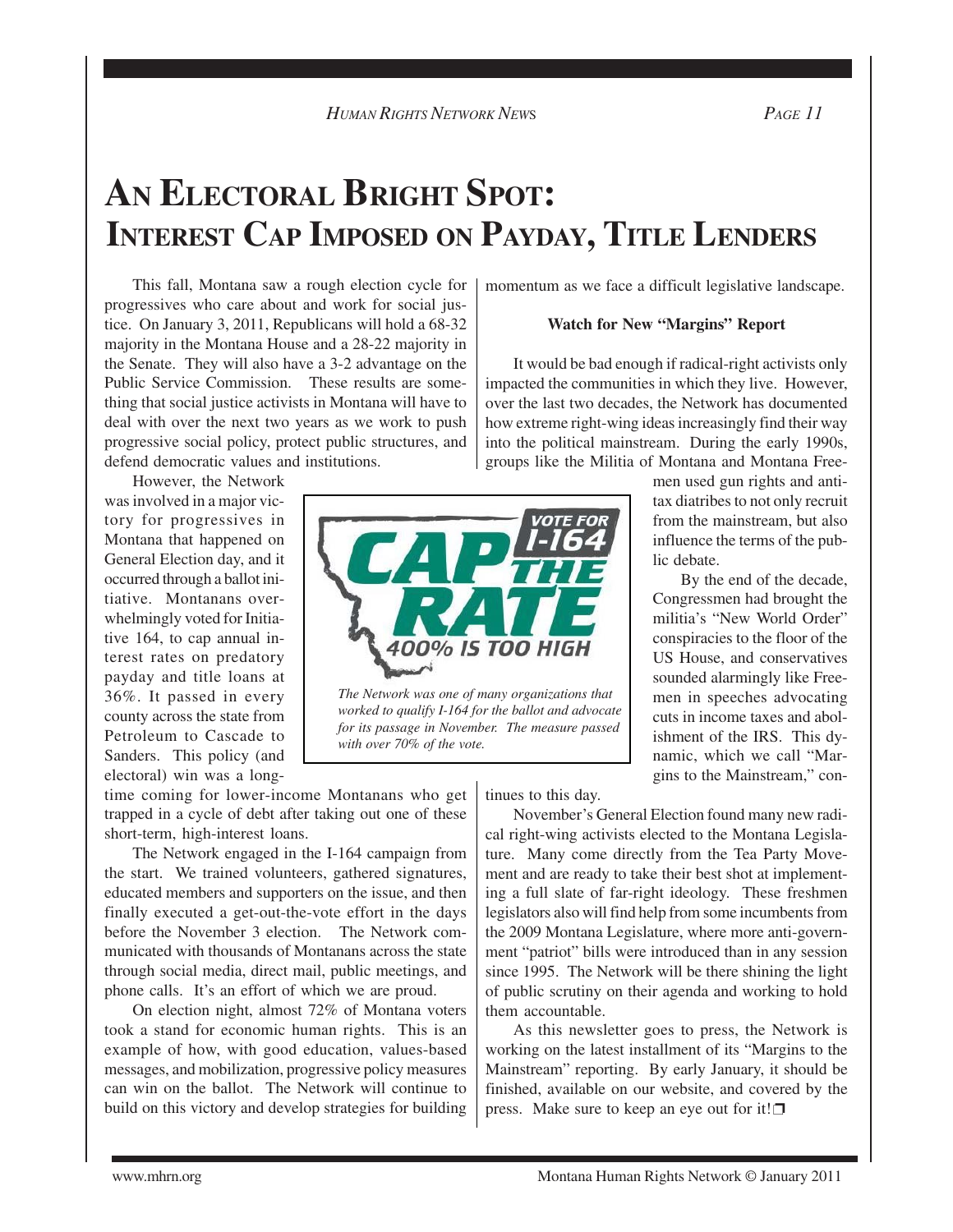*PAGE 12 HUMAN RIGHTS NETWORK NEW*<sup>S</sup>

# **RIGHT WING ROUNDUP: THE RETURN OF FREEMEN AND "SOVEREIGNS"**

#### **Montana Freemen Leader Sentenced for Retaliation**

A founder of the Montana Freemen, Daniel Petersen, has received another 7.5 years in prison for continuing to file phony liens against federal judges from his prison cell in Minnesota. In April 2010, Petersen became the first person ever to be sentenced under a federal law passed in 2008 making the retaliation against a government official through filing property liens a felony.

U.S. District Judge John C. Coughenour was one of the three judges targeted by Petersen's most recent paper terrorism. Coughenour was the judge who presided over the Montana Freemen cases in the 1990s and sentenced Petersen to 15 years in federal prison for bank fraud and armed robbery.

During the 1990s, Petersen, along with his anti-government cohort Leroy Schweitzer, ran the Montana Freemen out of a foreclosed ranch in Garfield County they called "Justus Township." Claiming the US government to be illegitimate, they created their own laws and courts and began conducting trainings on how to write bogus financial documents.

Petersen and Schweitzer trained around 800 people from 30 different states before they were arrested in March 1996 for issuing a slew of phony checks and property liens targeting anyone they believed to have violated their "individual sovereignty." Their arrest sparked an 81-day standoff between the Montana Freemen and federal agents which ultimately ended with the Freemen surrendering and many of them going to jail.

While serving his 15-year sentence, Petersen concocted a plan to retaliate and obtain a fortune for himself. Initially, he wrote to then-Secretary of State Madeleine Albright claiming he had been illegally detained. Because of this, he believed he was entitled to \$100 trillion plus \$1 billion interest per day.

When she did not respond, he

created a \$100 trillion "judgment" from Justus Township which he then used to start filing liens against the three judges' properties. Petersen then issued bounties for the arrest of the judges and additionally created a fake company for which he started selling "stock" to

other inmates. He told them they would be able to capitalize on their investment when he received his \$100 trillion from the government.

### **National "Sovereign Squatting" Trend Arrives in Montana**

In 2010, "sovereign citizens" across the country have taken on a new tactic in protesting government authority and asserting their desire to function above the law. Some anti-government "patriots" are squatting in foreclosed homes and calling the action "house adoptions."

The actuality is that they are attempting to subvert the law through "paper terrorism" tactics resurrected from the freemen movement of the 1990s. In two separate instances, individuals have attempted to steal properties in Montana with the justification that they are "sovereign."

Last summer in Polson, a local realtor found that the locks had been changed and "For Sale" signs had



*Brent Arthur Wilson*

been removed from a \$300,000 foreclosed house he was selling. He then found that strange paperwork had been filed at the Clerk and Recorder's Office transferring the title of the property to a drifter named Brent Arthur Wilson. Wilson said the action was au-From a 9500,000<br>foreclosed house<br>the was selling. He<br>then found that<br>strange paper-<br>work had been<br>filed at the Clerk<br>and Recorder's<br>Office transfer-<br>ing the title of the<br>property to a<br>drifter named<br>Brent Arthur Wil-<br>son. W

thorized by "the Creator, Yaweh," and the location of the property was listed as "the third planet from the sun."

By the time law enforcement obtained a felony arrest warrant for Wilson, he had left town. He was eventually picked up in California and brought back to Montana for a trial where he was less than cooperative.

Wilson, representing himself, pleaded "not guilty" to three felonies and two misdemeanors. During a *(Squatters, continued on page 13)*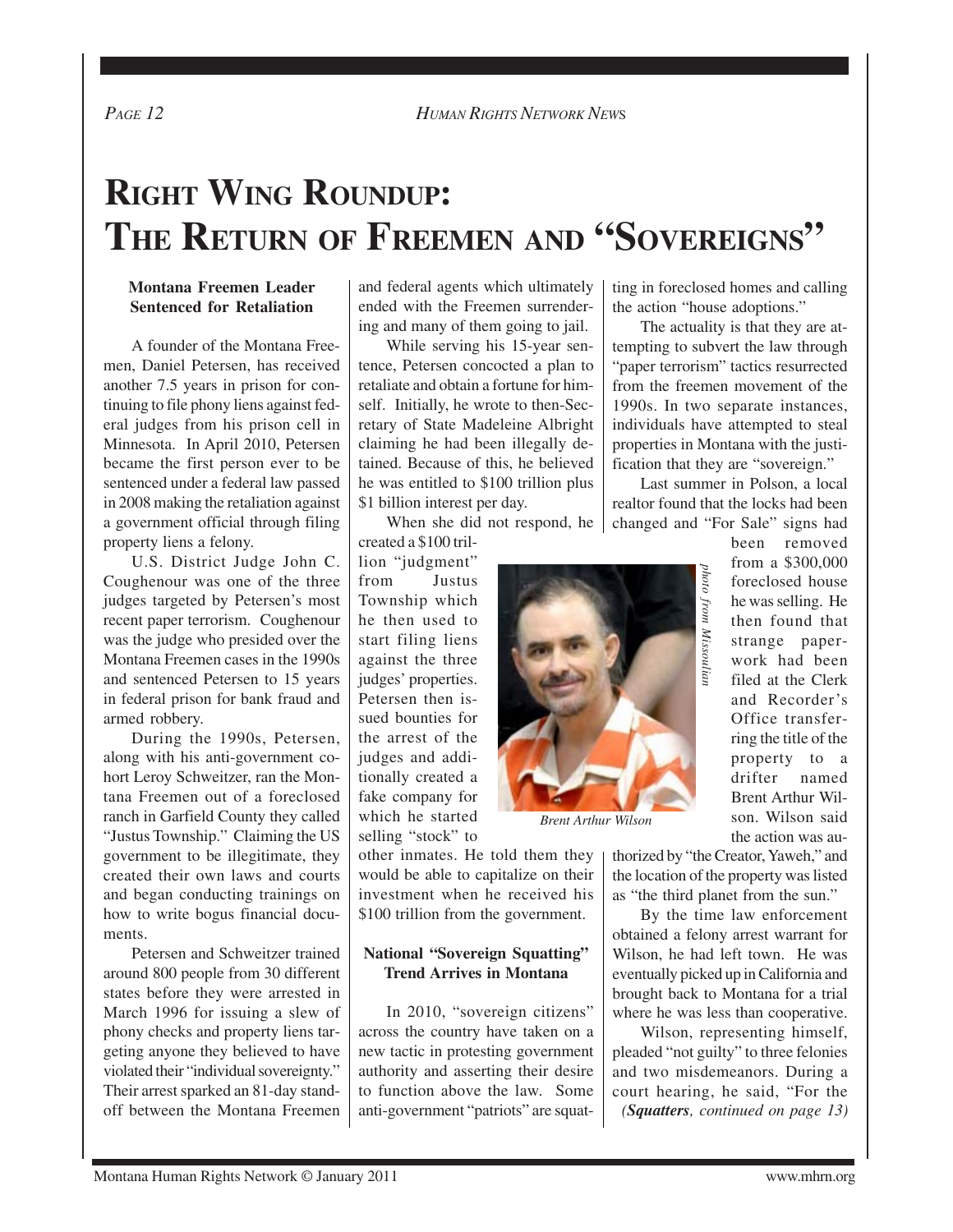#### *HUMAN RIGHTS NETWORK NEW*<sup>S</sup> *PAGE 13*

#### *(Squatters, from page 12)*

record, on the record, let the record show I have no constitutional rights, I want no constitutional rights, I claim no constitutional rights," and then threatened that he would take action against any lawyer who tried to speak for him.

After a brief hiatus where Wilson was evaluated at the State Mental Hospital, he was deemed competent to stand trial. District Court Judge Kim Christopher sentenced Wilson to 20 years in Montana State Prison with 10 years suspended.

More recently, Jackiya Dionea Ford of California was arrested and charged in April for squatting in a Lolo home she didn't own. After viewing the home as a prospective buyer, Ford sent papers to the builder informing him of a lawsuit, and that she was now the owner of the house and all of the property within a 20 mile radius. Ford also told him she would drop the suit if he paid her \$900,000 in silver and gold.

Similar to Wilson's antics, Ford also changed all the locks on the home and then posted notices on the doors claiming that it had been given to her by "our Lord and Savior Yahushua." When law enforcement arrested Ford, she tried to tell them that they had no authority over her, as she is a sovereign citizen of the "Republic of America."

In November, Ford received a deferred probationary sentence after pleading no contest to felony burglary in Missoula County District Court. This means that, as long as Ford doesn't violate any of the conditions of the sentence, the conviction could be erased from her record.

Nick Murnion, the former Garfield County Attorney who prosecuted the Montana Freemen in the 1990s, compared Wilson with the Freemen. He told the *Missoulian* that "none of them believe the state has any authority over them - they claim they aren't citizens and the courts have no jurisdiction. It gets kind of bizarre."

#### **Sovereign Church of Christ Relocates to Emigrant**

When Love Thomas Wright Cooper of Emigrant was pulled over in early March for speeding, the attending officer noticed the license plate was homemade and marked "pontiff." Cooper could not provide the officer with insurance or registration for the vehicle and presented a "Sovereign Church of Christ" (SCC) identification card instead of a driver's license.

He told the officer the law does not apply to him as a member of the SCC. After informing the officer that he didn't have any firearms, Cooper was found to be hiding a loaded gun holstered under his jacket and 10 grams of marijuana. As it turns out, Cooper was convicted of felony assault in Virginia in 2000 and is prohibited from possessing a firearm.

For Cooper's March hearing in Park County, his wife and SCC pastor, Charisse Randolph, encouraged members to show up carrying a noose. One person actually did. Randolph, referring to the court officials, said, "(The nooses were) symbolic, that you are under rules of law, which clearly state that the penalty for treason is hung by the neck until dead."

Cooper, wholly uncooperative in the courtroom, was charged in Park County for felony theft of a vehicle, felony possession of marijuana, and several misdemeanors, such as car-



*Love Thomas Wright Cooper*

rying a concealed weapon, obstructing a peace officer and various traffic violations. Following the hearing, authorities transferred Cooper to Yellowstone County jail as his behavior became too disruptive in Livingston's small and overcrowded facility.

At the end of July, a US District Court judge in Billings agreed to let Cooper represent himself on the federal charges of being a felon in possession of a firearm. Throughout the hearing, Cooper continually denied the court's jurisdiction and obstructed the process, to which the judge insisted that any more disruptive behavior from him would result in his watching the proceedings from a holding cell. *Love Thomas Wright Cooper*<br>rying a concealed weapon, obstructing a peace officer violations. Following the hearing, authorities transferred Cooper to Yellowstone County jail as his behavior became too disruptive in Living

Cooper remains in custody and still faces state felony and misdemeanor charges in Park County.

 The SCC, which relocated to the Wellspring Institute in Emigrant, MT, in October 2009, was originally created by Cooper in New York in 2008. SCC's website suggests the use of "sovereign citizen" tactics, stating that it provides a "flagship service being that of SCC Citizenship, whereby we offer identification, *(Squatters, continued on page 15)*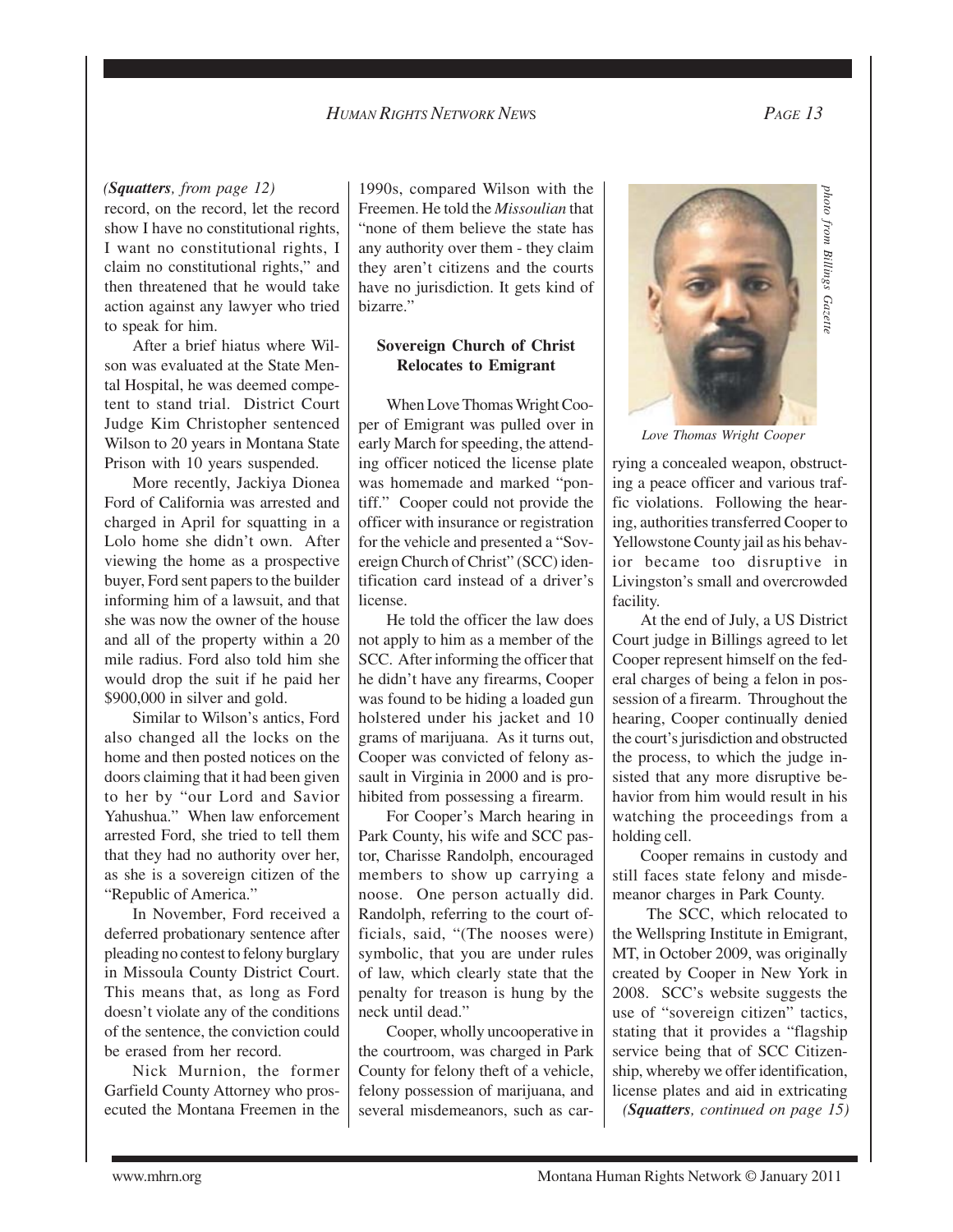#### *(Baldwin, from page 16)*

main publication. He has claimed that the "leaders of the Old Confederacy" were not racist.

Over the past few years, Ravalli County's Celebrating Conservatism has brought Baldwin to Montana on multiple occasions (for more on Celebrating Conservatism, see the December 2009 and April 2010 editions of *Network News*). At Celebrating Conservatism's poorly attended Liberty Convention in May 2010, Baldwin shared the stage with: Red Beckman, an anti-Semitic tax protester; Richard Mack, former Arizona sheriff and militia hero; and Schaeffer Cox, a volatile young militia activist from Alaska.

At the Convention, Baldwin urged attendees to elect leaders who will push the idea of state sovereignty. Baldwin shared with the audience that he fantasizes about Montanans drawing the line in the sand and telling the Federal Government, "Montana will live free. Montana will bow to the knee of Caesar no more!"



At the Convention, attendees and emcee Rick Jore, who was elected to one term in the Montana House of Representative on the Constitution Party of Montana ticket, urged Baldwin to move to the area. Baldwin responded that he would pray about it. Jore said he wanted to form a committee to elect Baldwin as Governor of Montana and asked any interested people to come talk to him.

Jore's warm overtures toward Baldwin are a stark contrast to how Baldwin was treated during the 2008 election cycle. The national Constitution Party nominated Baldwin as its presidential candidate. However, the Constitution Party of Montana, of which Jore was the chairman, shunned Baldwin as their presidential candidate on the Montana ballot. Instead, the Montana party listed US Rep. Ron Paul (R-TX), who had failed to win the nomination of the national Republican Party, as its presidential candidate. The move didn't really impact results—Baldwin received 0.15% of the national vote and Paul garnered approximately 2% in Montana.

In late October 2010, Baldwin and his family finished their move to Montana and settled in Kila. He plans to start a new ministry, The Liberty Fellowship, and continue streaming his ideology online. He has also stated that he hasn't ruled out "a run for State office." Already this last November, his son, Tim, who is an attorney, presented on the topics of state sovereignty and nationalism versus federalism in both Kalispell and Ronan. The events were sponsored by local "patriot" groups, the Freedom Action Rally and Citizens Acting for Liberty.

Baldwin's website has a page dedicated to his family's move to Montana. It links to sites like the "Militant Libertarian," which boasts the motto "give me liberty or eat lead!" The article Baldwin links to at that particular site suggests that the government is out to get Baldwin. It references the 1992 standoff between

*Although Rick Jore (left), as chairman of the Constitution Party of Montana, did not choose Chuck Baldwin to be the party's presidential candidate in 2008, he actively recruited Baldwin to move to Montana.*

white supremacist Randy Weaver and federal agents at Ruby Ridge, ID, asking, "Will the Grand Wizard Obamanator send the sons and daughters of the Ruby Ridge Assassination Team after

#### Chuckie?"

Baldwin's relocation to Montana even has Kalispellbased white supremacist April Gaede excited. Gaede has started a Pioneer Little Europe (PLE) in Kalispell with the intent of getting more white supremacists to Montana. She has posted on a notorious white supremacist forum that one of her goals is to start reaching out to people that aren't a part of the PLE, such as "white patriots," to hopefully draw them into the fold. She has commented that Baldwin moving to Montana is a reason why her racist cohorts across the country should consider moving here too.

Similarly, Baldwin believes his move to Montana is part of a "FREEDOM RUSH" whereby people wanting to escape the "tyrannical tentacles of Washington D.C." will move to western states. He claims other "Christian patriots" have already followed him to Montana and he hopes that is just the beginning.  $\Box$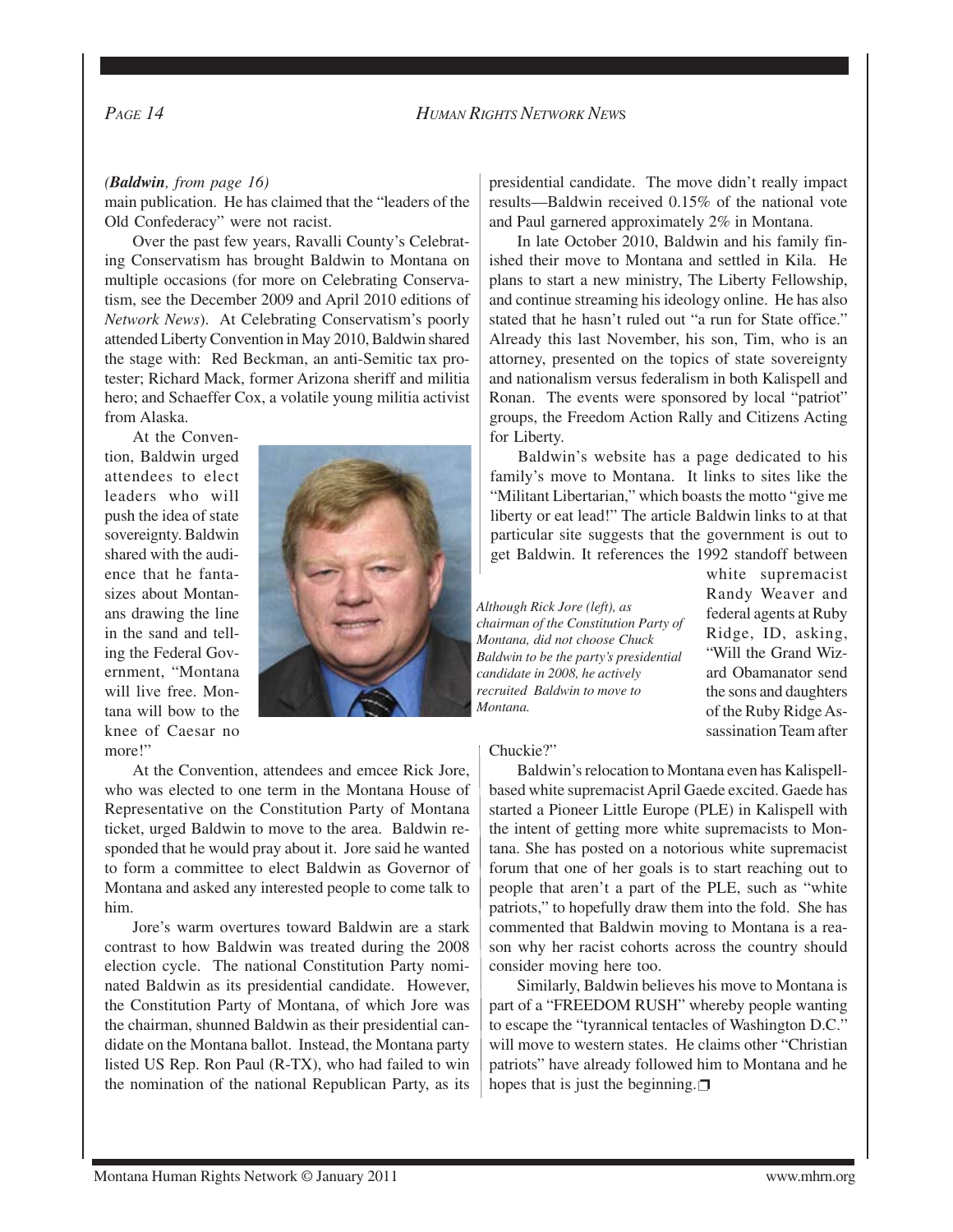#### *(Squatters, from page 13)*

you from all the contracts that the US Gov't [sic] has tricked you into by deception."

As African-Americans, Cooper's and Ford's involvement in the "sovereign citizen" movement is indeed strange. The movement originated with the white supremacist Posse Comitatus. However, there are black separatist groups in the US who do espouse "sovereign citizen" ideology, but it is a rare occurrence in Montana.

Cooper's situation has been picked up by anti-government "patriots" across the country. Eric "Spike" Kiesche of Tennessee, founder of The Order of Constitution Defenders, posted on his website a link claiming

they had information about "abuse of unalienable rights" in Livingston, MT. The site expressed outrage at Cooper's "kidnapping" and posted a pseudo-legal document written by Cooper.

Kiesche was recently invited by the Big Sky Tea



*Eric Kiesche*

Party Association of Helena to speak at the group's March 2010 Second Amendment rally on the Capitol steps. The event was also promoted by the Montana Oath Keepers.

> In a Knoxville publication, Kiesche said he used to be looked down on, but he has been warmly welcomed into the Tea Party movement. He stated Tea Parties aren't to the point of armed resistance yet, but that they are moving in that direction. On his group's website, Kiesche sells a "Freedom Package" for \$250 which describes techniques for "sovereign citizens" on how to evade income taxes, "rid yourself of all licenses (government issued permission  $slips)$ …."

> The Network finds it alarming that a new generation of "sovereign citizens"

are relocating to Montana. It's also concerning that Tea Party groups and the Oath Keepers are promoting people like Kiesche who advocate for and defend anti-government violent felons, like Cooper, while they continue to break the law. $\Box$ 

# **MHRN'S MERCHANDISE LIST PLEASE CALL (406) 442-5506 TO ORDER ANY ITEMS:**

| Human Rights Network News (back issues) $\ldots$ $\ldots$ $\ldots$ $\ldots$ $\ldots$ $\ldots$ $\ldots$ $\ldots$ $\ldots$ $\ldots$ $\ldots$ $\ldots$ $\ldots$ $\ldots$ $\ldots$ $\ldots$ $\ldots$ $\ldots$ $\ldots$ $\ldots$ $\ldots$ $\ldots$ $\ldots$ $\ldots$ $\ldots$ $\ldots$ $\ldots$ $\ldots$ $\ldots$ $\ldots$ |  |
|-----------------------------------------------------------------------------------------------------------------------------------------------------------------------------------------------------------------------------------------------------------------------------------------------------------------------|--|

| $\gamma$ es, I want to join the Montana Human Rights Network!<br>$\begin{minipage}{.4\linewidth} \textbf{NAME} \end{minipage}$<br>ADDRESS | $\frac{\$100}{\$100}$ Patron<br>____ \$75 Supporter<br>\$50 Defender of Democracy<br>\$35 Household<br>\$30 Individual |
|-------------------------------------------------------------------------------------------------------------------------------------------|------------------------------------------------------------------------------------------------------------------------|
| PHONES (H) (W) E-MAIL:                                                                                                                    |                                                                                                                        |
| Please send membership contributions to MHRN, P.O. Box 1509, Helena, MT 59624.                                                            |                                                                                                                        |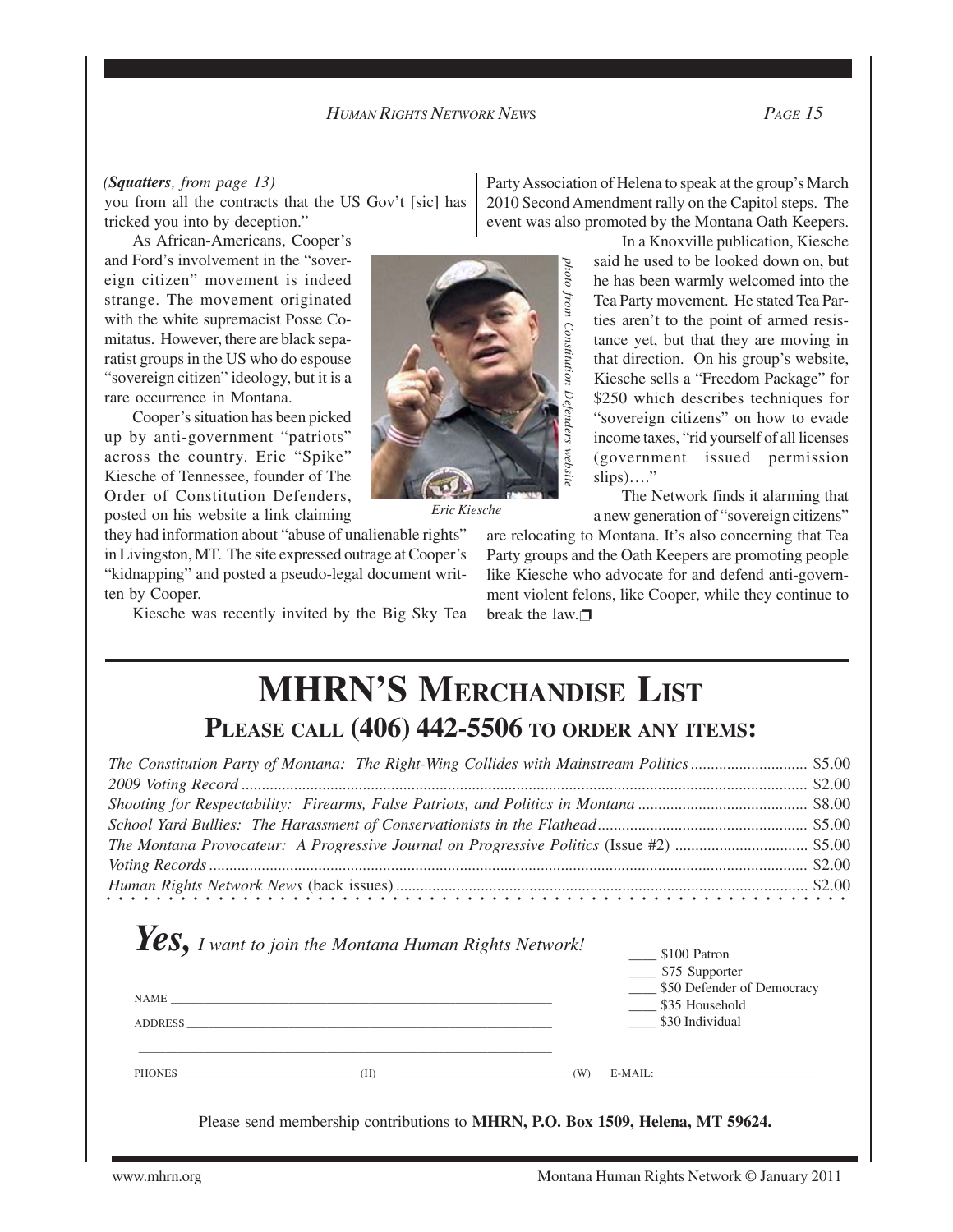*PAGE 16 HUMAN RIGHTS NETWORK NEW*<sup>S</sup>

## **PASTOR MOVES TO MONTANA TO BATTLE "NEW WORLD ORDER"**

After 35 years as the pastor of Crossroad Baptist Church in Pensacola, FL, Chuck Baldwin is transplanting his entire family of 17 people to the Flathead Valley. He says it's because God told him to make the move.

Baldwin unsuccessfully ran for president on the 2008 ticket of the Constitution Party, which combines many tenets of the anti-government "patriot" movement with an extreme version of Christian fundamentalism. In writing about his decision to move to Montana, he infused his "patriot" and Christian beliefs with apocalyptic rhetoric.

Based on his alleged conversations with God, Baldwin prophesizes that "America is headed for an almost certain cataclysm," which he says, "will most certainly include a fight between Big-Government globalists and freedom-loving, independent-minded patriots." Baldwin explains that this "battle" will play out in the mountain states, including Montana, and that he will find allies in his new home.



*Chuck Baldwin*

"The Mountain States just might become The Alamo of the twentyfirst century, with, hopefully, much better results," he said. "I would rather die fighting for freedom with liberty-loving patriots by my side than be shuttled off to some FEMA camp." Baldwin claims that Montana "will be the tip of the spear in the freedom fight."

Baldwin left the Republican Party in 2004, just in time to get nominated as vice president on the Constitution Party's ticket that year. He claimed there were no longer differences between Republicans and Democrats. He complained that neither major party had any "intention of outlawing abortion-on-demand" and both were committed to "granting legitimacy to homosexuality." Baldwin said he joined the Constitution Party, because it shared his "prolife, pro-liberty, and pro-constitution convictions."

 During the 1990s, Baldwin used his radio show on the Christian Patriot Network to promote the militia movement.

He has also been involved with white supremacist neo-Confederate groups. The Council of Conservative Citizens (categorized as a hate group by the Southern Poverty Law Center) is the modern-day incarnation of the White Citizens' Council that supported segregation and opposed the Civil Rights Movement during the 1960s. Baldwin has been a contributing writer to the group's *(Baldwin, continued on page 14)*

## **MONTANA HUMAN RIGHTS NETWORK**

P.O. Box 1509 Helena, MT 59624 (406)442-5506 e-mail: **network@mhrn.org** Web: http://www.mhrn.org

*Look for us on Facebook and Twitter!*

**RETURN SERVICE REQUESTED**



MHRN is a proud member organization. Learn more at www.montanashares.org

Non-profit Organization U.S. Postage Paid Helena, MT Permit #257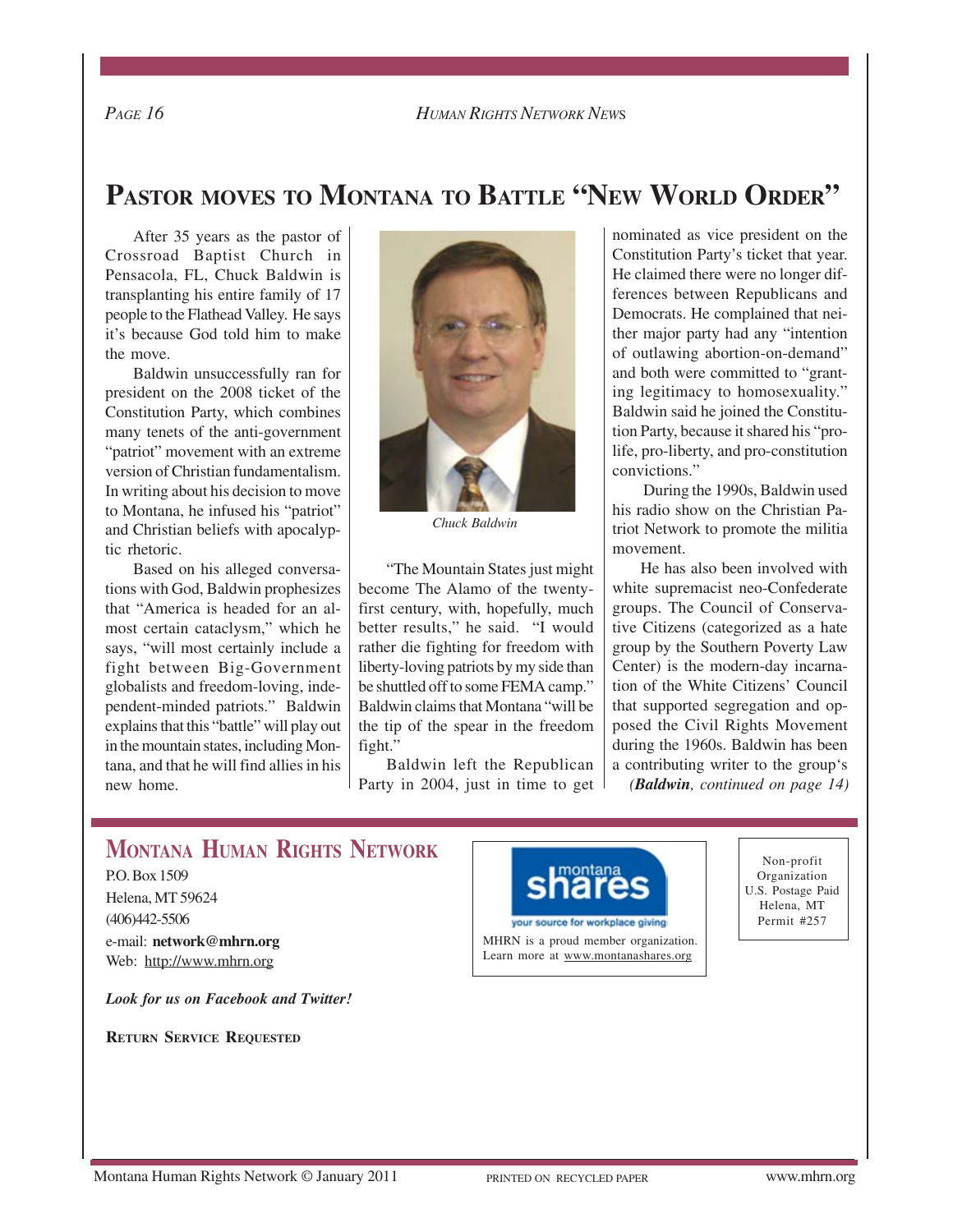*HUMAN RIGHTS NETWORK NEW*<sup>S</sup> *PAGE 17*

**BITTERROOT GROUP PROMOTES MORE "PATRIOTS"**

One of Montana's most active "patriot" groups held events this fall featuring well-known leaders of the antigovernment movement.

In September, Hamilton's Celebrating Conservatism hosted two gun rights activists with substantial "patriot" ties—Larry Pratt of Gun Owners of America and Gary Marbut of the Montana Shooting Sports Association. In November, the group sponsored a presentation by Stewart Rhodes, founder of The Oath Keepers.

These events continued Celebrating Conservatism's tradition of featuring noteworthy leaders of the "patriot" movement at its monthly meetings (for more, see the August 2010 and December 2009 editions

of *Network News*).

#### **Pratt: A Godfather of Militias**

Larry Pratt's organization, Gun Owners of America, is comprised of people who think the National Rifle Association is too moderate on gun issues. The group is based out of Virginia, where Pratt was once a member of the Virginia House of Delegates. Much like the laundry list of 1990's militia movement heroes that Celebrating Conservatism has featured over

the past two years, Pratt has an extensive history with the radical right wing.

 Pratt was the co-chair of Pat Buchanan's presidential campaign in 1996 but was forced to resign because of his ties to extremist groups. The resignation came when it became public that Pratt spoke at a 1992 meeting of neo-Nazis, Christian Identity leaders, and other white supremacists. The event followed the standoff at Ruby Ridge, ID, between Randy Weaver and federal law enforcement. This meeting was a seminal moment in the creation of the 1990's militia movement.

The three-day event in Estes Park, CO, was organized and sponsored by Christian Identity Pastor Pete Peters. Christian Identity is based on racist interpretation of the Bible that teaches white people are God's chosen people, Jewish people are the literal children of Satan, and people of color are sub-human "mud people."

In addition to Pratt, other speakers included Aryan Nations' Richard Butler and Ku Klux Klan leader Louis Beam. The meeting was attended by Militia of Montana founder John Trochmann and Chris Temple, a Montana-based correspondent for *The Jubilee*, a Christian Identity publication.

When Pratt began taking heat during the Buchanan campaign for his role at Estes Park, well-known tax protestor and anti-Semite Red Beckman came to his defense. Beckman, who also spoke at Estes Park, defended Pratt's participation. He said, "What's being said about Larry Pratt is a bunch of bull. I've been laughing throughout this whole thing." Celebrating Conservatism has also featured Beckman at multiple events.

Pratt has also been a contributing editor to a news-

letter published by the United Sovereigns of America, an Oklahoma-based group that promoted "common law courts" like those established by the Montana Freemen. In addition, Pratt has been featured in publications by the Montanabased Fully Informed Jury Association (FIJA) for his efforts to pass its legislative proposals in Texas.

FIJA has been part of the "patriot" movement for years. The group claims that a jury has the right to "judge both the law and the evidence in the case before it," a tactic known as jury nullifi-

cation. In essence, FIJA encourages juries to ignore laws they don't like and set defendants free regardless of evidence to the contrary. Red Beckman has been called the "Grandfather of FIJA."

In addition to Gun Owners of America, Pratt has founded a variety of organizations: English First, US Border Control, and the Committee to Protect the Family. English First was formed in 1986 and is now part of the English-only movement that has been popularized by the anti-immigrant and white supremacists movements. In the 1980s and 1990s, Pratt's Committee to Protect the Family raised \$150,000 for the anti-choice group Operation Rescue.

#### **September Event: Guns, Guns, and More Guns**

The Celebrating Conservatism event in September included tables for FIJA, Oath Keepers, and Liber Books. Liber Books was selling a copy of Adolph Hitler's *Mein (Pratt, continued on back)*

*Larry Pratt Gun Owners of America*